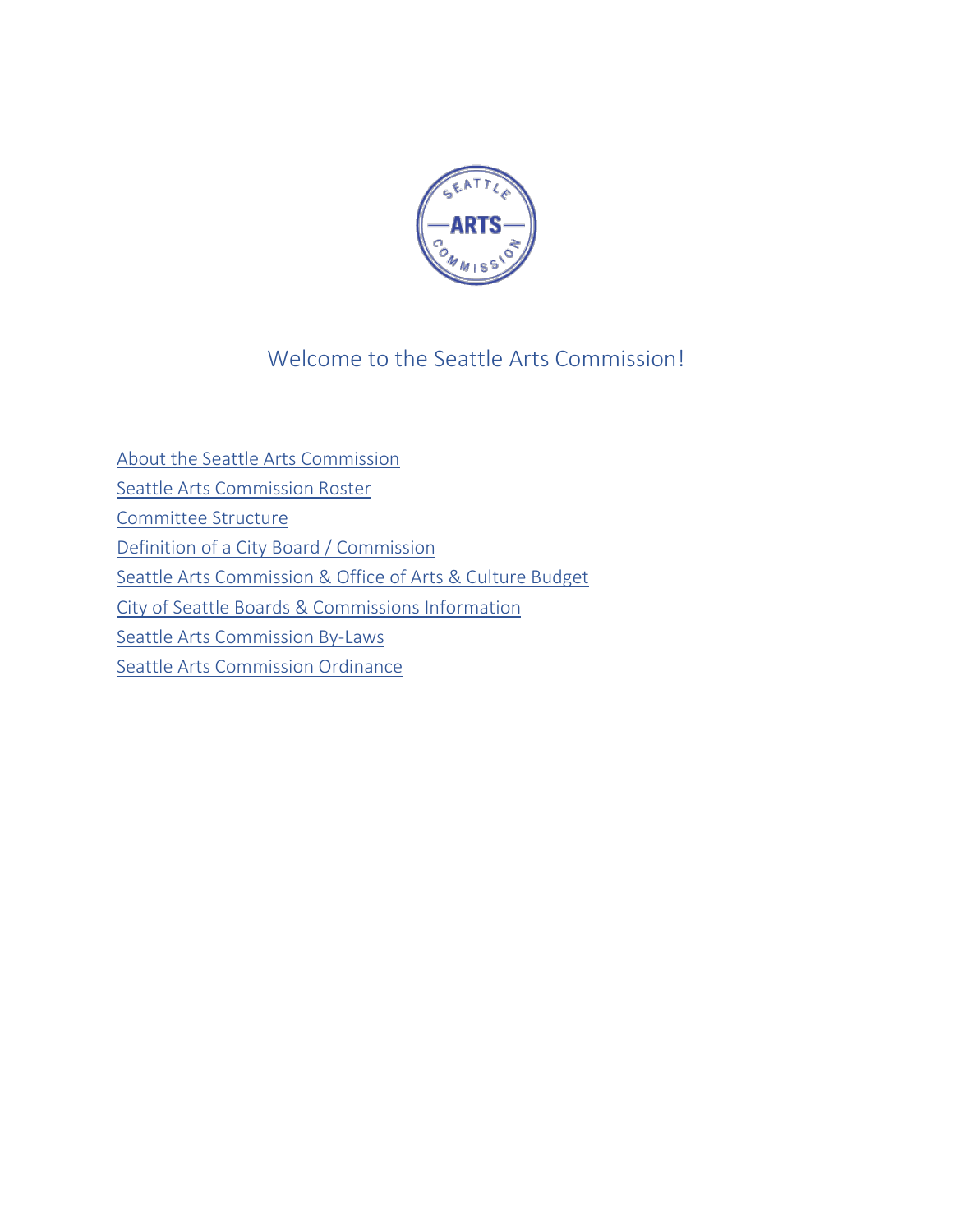# About The Seattle Arts Commission

The 16-member Seattle Arts Commission, citizen volunteers appointed by the mayor and City Council, supports the ARTS office. Commission members include artists, arts professionals and other citizens with diverse backgrounds and strong links to Seattle's arts community. The mayor appoints seven of the commissioners; the City Council appoints seven, and a 15th member is selected by those 14. An additional commissioner is selected through the YMCA's "Get Engaged" program.

## Mission

The Seattle Arts Commission supports the City by advocating for arts policy, creating access for equitable participation in the arts, and fostering enriching arts engagement for all residents.

## Commitment to Racial Equity

The Seattle Arts Commission emphatically shares the Office of Arts & Culture'[s Commitment to Racial](https://www.seattle.gov/arts/about-us)  [Equity.](https://www.seattle.gov/arts/about-us) As an advisory body grounded in our common pledge to fostering racial and social justice, we leverage our collective strength and breadth of knowledge to advocate for racial equity in arts policy, programming and funding. We do this work by centering communities of color in our united effort with the City to help build a just and liberated society for all.

## **Meetings**

The Seattle Arts Commission remotely meets on the second Tuesdays of every month at 4pm, unless otherwise noted.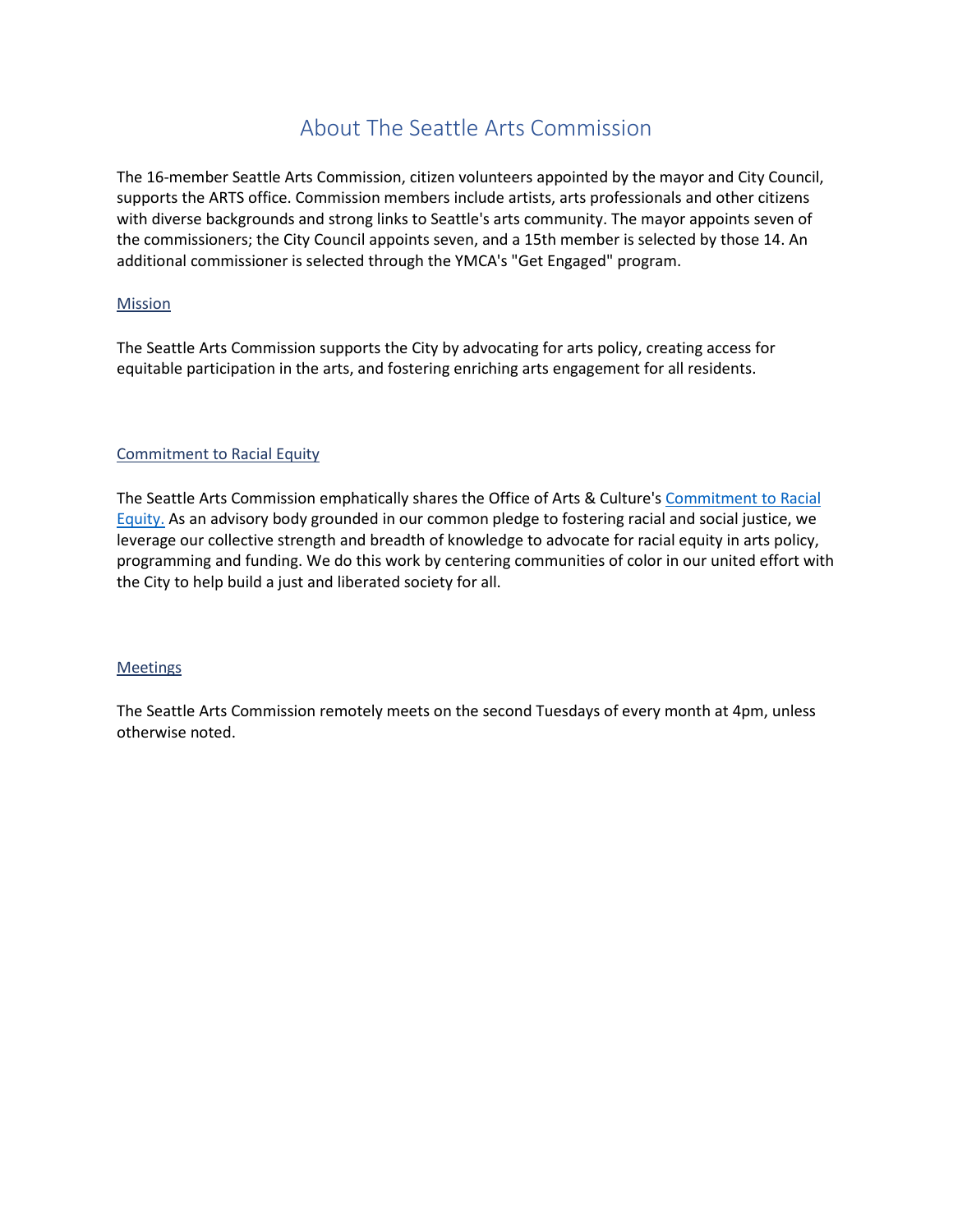# Seattle Arts Commission Roster

<span id="page-2-0"></span>16 Members: Pursuant to ordinance 121006, all members subject to City Council confirmation, 2-year terms (Get-Engaged member serves a 1-year term):

- 7 City Council-appointed
- **7** Mayor-appointed
- **1** Commission-appointed
- **1** Get-Engaged

# (Roster as of 5/10/2022)

|                |       |                | <b>Position</b> | <b>Position</b> |                           | <b>Term</b>       | <b>Term</b>     | <b>Term</b>     | Appointed    |
|----------------|-------|----------------|-----------------|-----------------|---------------------------|-------------------|-----------------|-----------------|--------------|
| *D             | $**G$ | <b>RD</b>      | No.             | <b>Title</b>    | <b>Name</b>               | <b>Begin Date</b> | <b>End Date</b> | #               | By           |
| 2              | M     | 1              | 1.              | At-Large        | <b>Yeggy Michael</b>      | 01/01/22          | 12/31/23        | 2 <sup>nd</sup> | City Council |
|                |       |                |                 |                 | Danielle McClune (pending |                   |                 |                 |              |
| 6              | F     | $\overline{2}$ | 2.              | At-Large        | confirmation)             | 01/01/22          | 12/31/23        | 1 <sup>st</sup> | City Council |
| 3              | F     | 1              | 3.              | At-Large        | Vanessa Villalobos        | 01/01/21          | 12/31/22        | 1 <sup>st</sup> | City Council |
|                |       |                |                 |                 | Olisa Enrico-Johnson      |                   |                 |                 |              |
| 9              | F     | 1              | 4.              | At-Large        | (pending confirmation)    | 01/01/22          | 12/31/23        | 1 <sup>st</sup> | City Council |
|                |       |                |                 |                 | Ricky Graboski (pending   |                   |                 |                 |              |
| 6              | M     | 5              | 5.              | At-Large        | confirmation)             | 01/01/22          | 12/31/23        | 1 <sup>st</sup> | City Council |
| 5              | F     | 3              | 6.              | At-Large        | Chieko Phillips           | 01/01/22          | 12/31/23        | 3 <sup>rd</sup> | City Council |
| 1              | O     | $\overline{2}$ | 7.              | At-Large        | Vivian Hua                | 01/01/21          | 12/31/23        | 1 <sup>st</sup> | City Council |
| 1              | F     | N/A            | 8.              | At-Large        | Sophia Fang               | 01/01/22          | 12/31/23        | 1 <sup>st</sup> | Commission   |
|                |       |                | 9.              | At-Large        | vacant                    | 01/01/22          | 12/31/23        | 1 <sup>st</sup> | Mayor        |
| 2              | F     | 3              | 10.             | At-Large        | Ebony Arunga              | 01/01/21          | 12/31/22        | 1 <sup>st</sup> | Mayor        |
|                |       |                |                 |                 | Kayla DeMonte (needs      |                   |                 |                 |              |
| 6              | F     | 3              | 11.             | At-Large        | reappointment)            | 01/01/22          | 12/31/23        | 2 <sup>nd</sup> | Mayor        |
| $\overline{2}$ | M     | 1              | 12.             | At-Large        | James Miles               | 01/01/21          | 12/31/22        | 2 <sup>nd</sup> | Mayor        |
|                |       |                |                 |                 | Holly Jacobson (needs     |                   |                 |                 |              |
| 6              | F     | $\overline{2}$ | 13.             | At-Large        | reappointment)            | 01/01/22          | 12/31/23        | 2 <sub>nd</sub> | Mayor        |
| 9              | F     | 3              | 14.             | At-Large        | Mikhael Mei Williams      | 01/01/21          | 12/31/22        | 2 <sup>nd</sup> | Mayor        |
| 9              | M     | $\mathbf{1}$   | 15.             | At-Large        | <b>Rick Araluce</b>       | 01/01/21          | 12/31/22        | 1 <sup>st</sup> | Mayor        |
| 6              | F     | 5              | 16.             | Get-Engaged     | Jessica Caudle            | 09/01/21          | 08/31/22        | One             | Mayor        |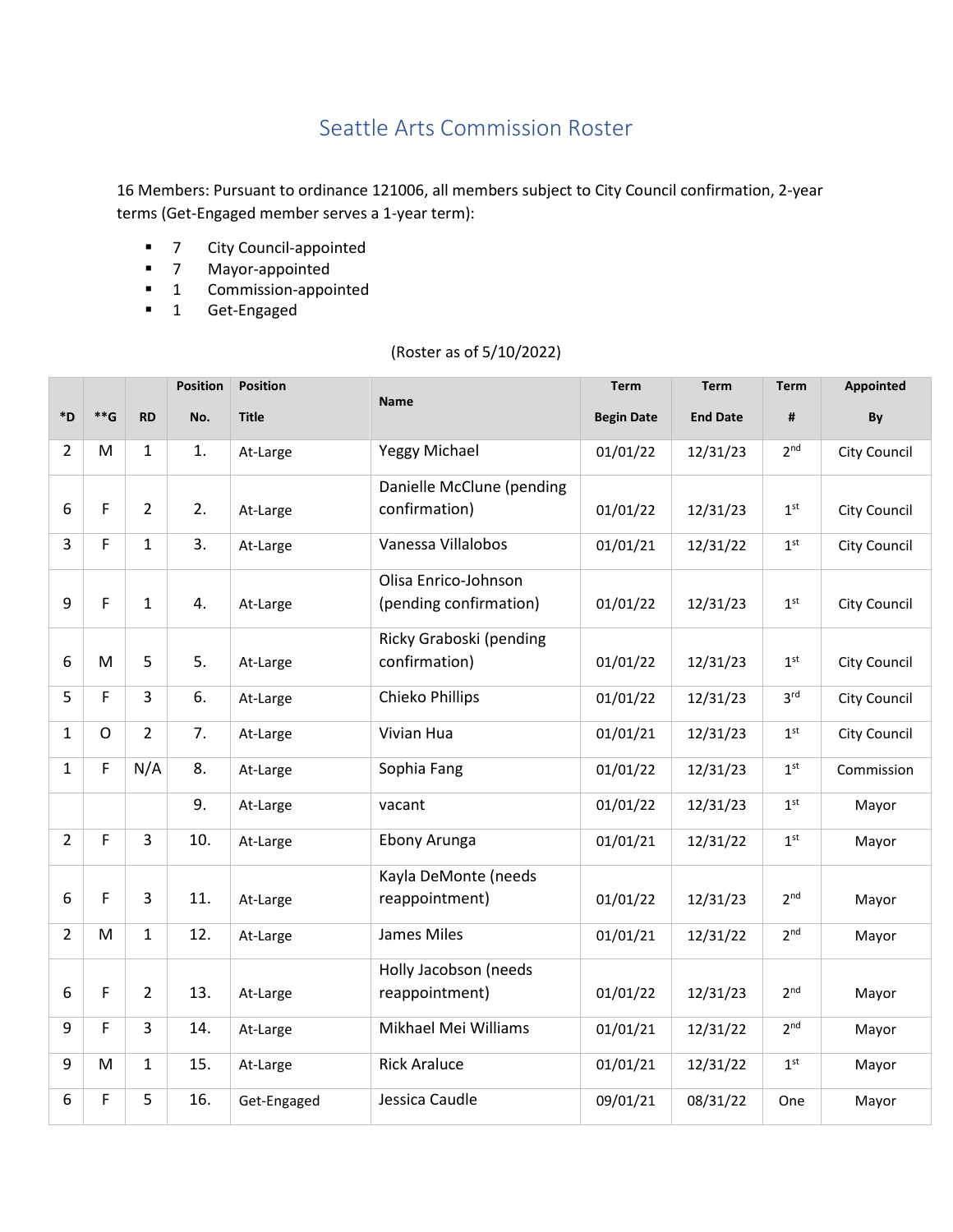| <b>SELF-IDENTIFIED DIVERSITY CHART</b> |                |       |                    |                          | (1)   | (2)                               | (3)                 | (4)                                            | (5)                                  | (6)                           | (7)                        | (8)                      | (9)                |
|----------------------------------------|----------------|-------|--------------------|--------------------------|-------|-----------------------------------|---------------------|------------------------------------------------|--------------------------------------|-------------------------------|----------------------------|--------------------------|--------------------|
|                                        | Men            | Women | <b>Transgender</b> | Other/<br><b>Unknown</b> | Asian | Black/<br>African<br>America<br>n | Hispanic/<br>Latino | American<br>Indian/<br>Alaska<br><b>Native</b> | Other<br>(Specification<br>Optional) | Caucasian<br>Non-<br>Hispanic | <b>Pacific</b><br>Islander | <b>Middle</b><br>Eastern | <b>Multiracial</b> |
| Mayor                                  | $\overline{2}$ | 5     |                    |                          |       | 2                                 |                     |                                                |                                      | 5                             |                            |                          | 3                  |
| Council                                | $\overline{2}$ | 4     |                    | 1                        | 1     | 1                                 | 1                   |                                                | 1                                    |                               |                            |                          |                    |
| Other                                  |                | 1     |                    |                          | 1     |                                   |                     |                                                |                                      |                               |                            |                          |                    |
| <b>Total</b>                           | $\overline{4}$ | 10    |                    | 1                        | 1     | $\overline{3}$                    | $\mathbf{1}$        |                                                | 1                                    | 5                             |                            |                          | 3                  |

**Key:**

- **\*D** List the corresponding *Diversity Chart* number (1 through 9)
- **\*\*G** List *gender*, **M** = Male, **F**= Female, **T**= Transgender, **U**= Unknown, **O=** Other
- **RD** Residential Council District number 1 through 7 or N/A

*Diversity information is self-identified and is voluntary.*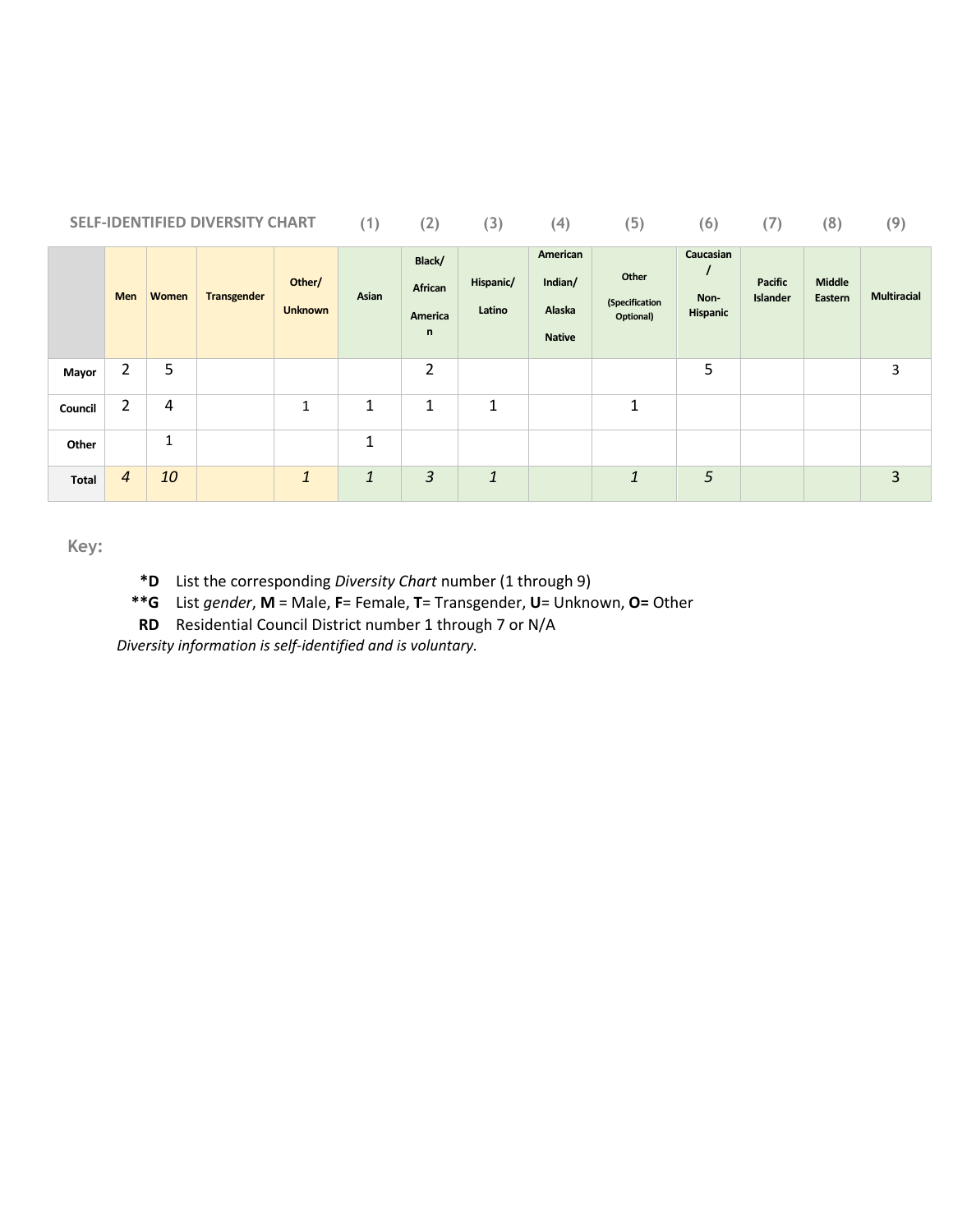# Committee Structure

*(The Seattle Arts Commission works in partnership with the Seattle Music Commission and and other creative economy stakeholder groups that advise the City. Commissioners are welcome to attend any of the below committee meetings.)*

### **Seattle Arts Commission**

**Facilities and Equitable Development Committee (Lead: Ebony Arunga & Chieko Phillips)** *(Please note that this purpose statement is still in draft mode.)*

The Facilities and Equitable Development Committee advises the work of the Office of Arts & Culture (ARTS) around issues of cultural space and its impact on equitable development. *For the purposes of this committee, equitable development:*

- **Calls on the strengths** of the communities to invest in, build, and sustain wealth within communities.
- **Acknowledges 6% of cultural space represent communities of color and works to rectify** the impacts of systemic disenfranchisement, racism, displacement, and lack of investment within policies and practices of land ownership and economic development, specifically for generations of BIPOC communities.
- **Makes reparative investments** in communities that have been inequitably invested in. These investments prioritize solutions that are self-determined by communities, narrow wealth gaps for BIPOC communities, build community wealth, placekeeping, and reclaim space for those already displaced.

### **Cultural Investments Committee (Lead: Holly Jacobson & Kayla DeMonte)**

The Cultural Investments Committee, comprised of Arts Commissioners, ARTS staff, and community advocates, supports and guides ARTS' racially equitable investment strategies in Seattle's cultural sector that address structural racism in support of a fully thriving artistic and cultural community.

### **Public Art Advisory Committee (Interim Lead: Vivian Hua)**

The Public Art Advisory Committee (PAAC) serves to review and recommend public art projects and programs, develop and amend the Municipal Art Plan, and advocate for percent-for-art projects in public/private partnerships. The PAAC operates, promotes, and supports the development of art in public places including parks, libraries, community centers, roadways, bridges, and other public venues to enrich citizens' daily lives and give voice to artists.

### **Seattle Music Commission (Partnering Commission – Chair: Kitty Wu / Vice Chair: Daniel Pak)**

### **Youth and Community Committee (Lead: Paula Madrigal & Jason Clackley)**

The Youth and Community Committee advocates for youth and the community at large, focused on ensuring music education opportunities, developing and facilitating career pipelines and youth access to the music industry, and supporting vibrant micro-music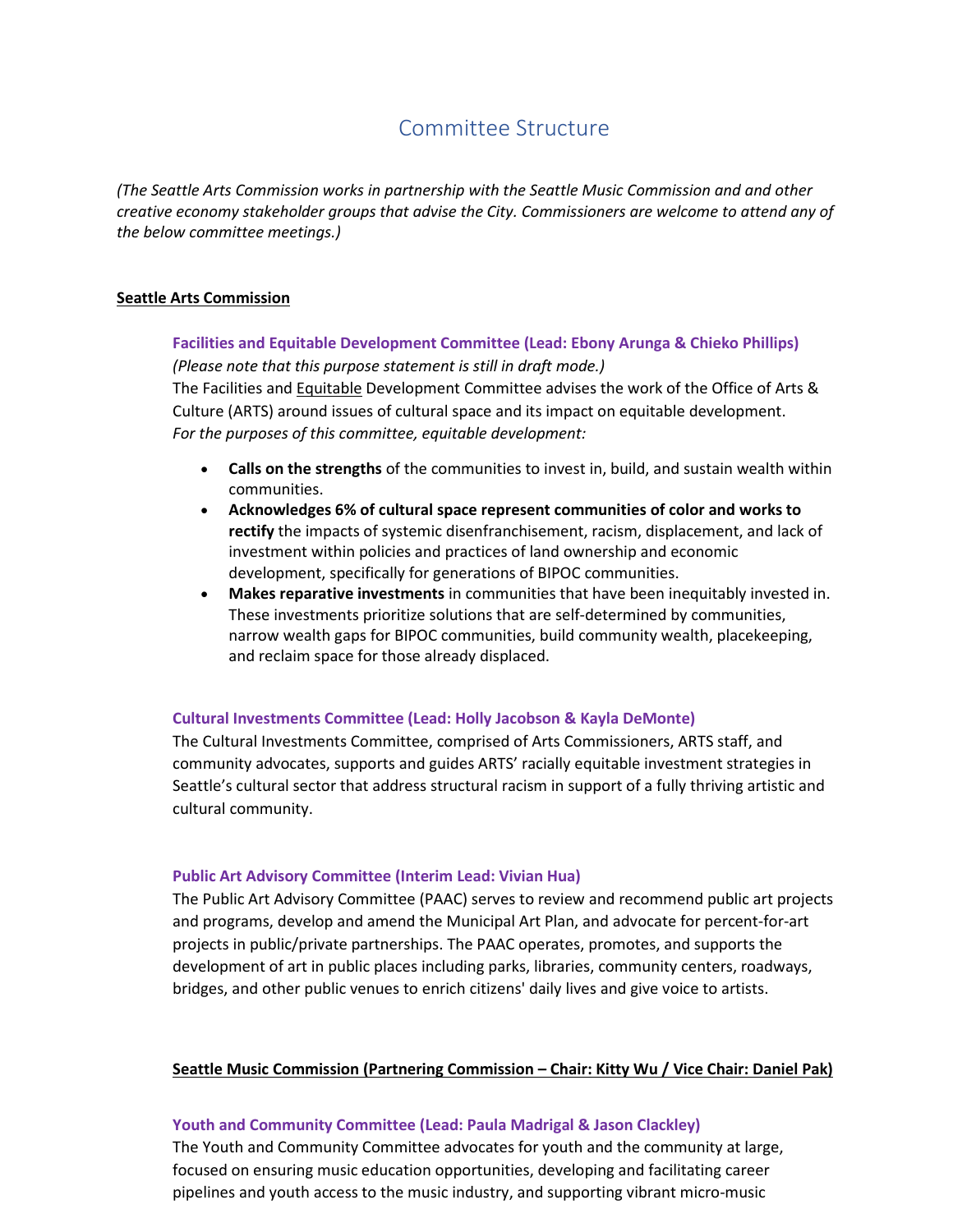communities and economies. A key effort of this committee is to actively build relationships and engage with individuals, organizations, and groups (e.g. teaching artists, program managers, organizational leaders, students) who are working in music and the arts to ensure that their interests are driving the work.

### **Advocacy and Economic Development Committee (Lead: Nate Omdal)**

The Advocacy and Economic Development Committee is responsible for cultivating key industry partnerships to advance and support the development and growth of Seattle's music industry, identifying and analyzing issues affecting the music community, and advocating for policies that foster a healthy and innovative music industry.

### **[Film Taskforce](https://www.seattle.gov/filmandmusic/film/film-task-force-members)**

### **(Co-chairs: Shellea Allen & Anthony Tackett / Staff Lead: Chris Swenson)**

The Film Taskforce is made up of stakeholders from film industry and community disciplines, including labor, crew, AR/VR business, non-profit organization, independent film production, commercial film production, and educational organizations. The City of Seattle supports and advocates for the film industry and community through the work of the Office of Film + Music.

### **Special Events Partners**

The Special Events Partners Group is made up of stakeholders in the local events industry, including leadership from ASSET (A Seattle Special Events Team) co-chairs, Seattle Center cultural events, Special Event Committee Citizen Representatives, neighborhood event organizations, and others. The City of Seattle supports and advocates for major events in Seattle through the Special Events Office and leadership of the Special Events Committee.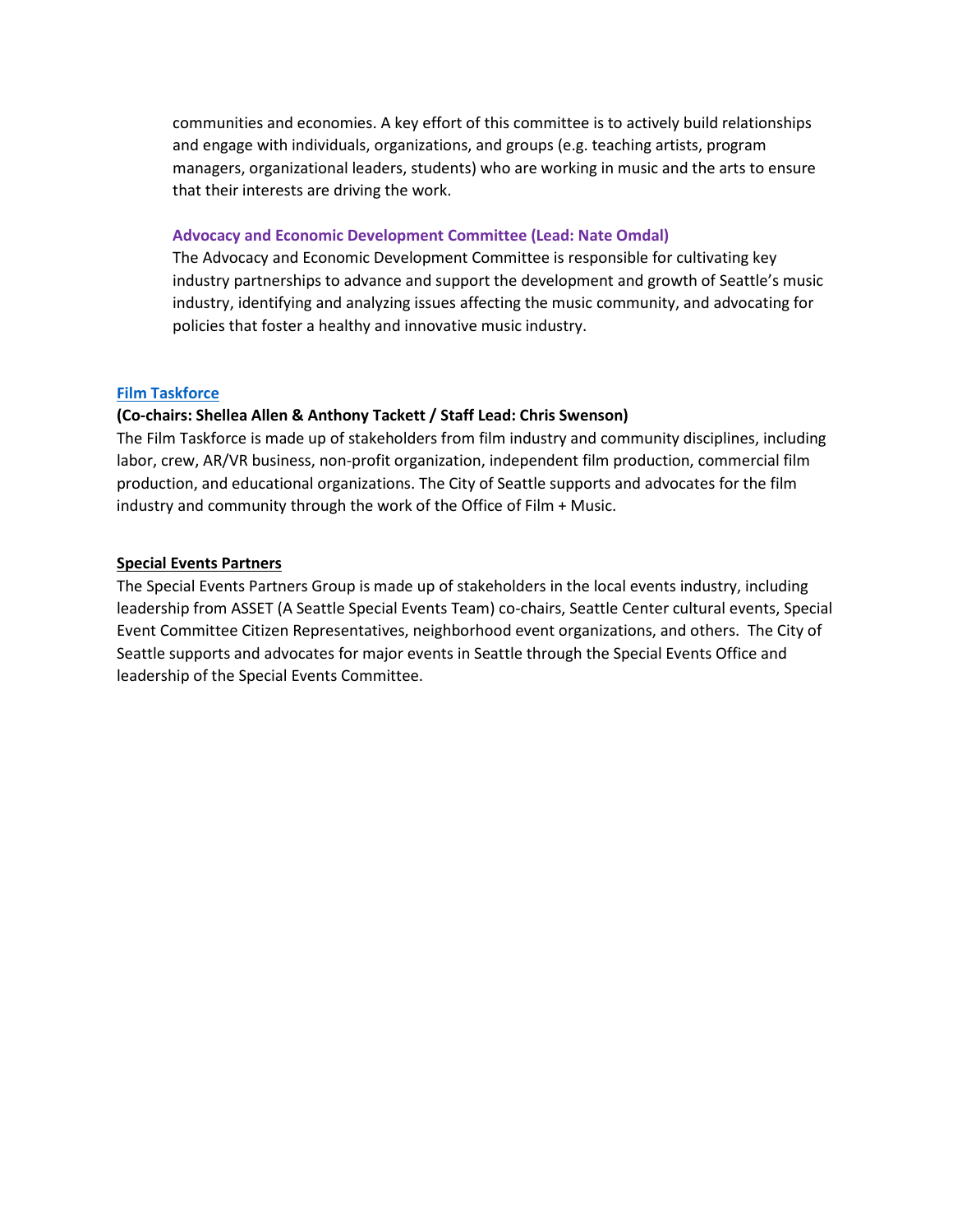# Definition of a City Board / Commission

- The City does not differentiate between "board" and "commission" and generally uses the terms interchangeably. This appears to be true at the State level as well.
- While we understand that many Arts Commissioners may have served or are serving on nonprofit organization boards, there are key differences in the roles and responsibilities between those of a non-profit board and a City commission/board.
	- $\circ$  The purpose of a non-profit board is to ensure the success of its organization by determining a mission, providing financial oversight, ensuring adequate resources, ensuring legal integrity, and ensuring effective organizational planning.
	- $\circ$  The purpose of a City commission/board is to provide advice to the City regarding a specific sector's needs, programs, or policies. Unlike a non-profit board, a City commission/board is an independent advisory body that does not report to or need to always be in concert with the Mayor. Serving the public interest should be its top priority. A City commission/board has the agency to work on behalf of the community they represent.
- Below is language from the State's [Boards and Commissions Membership Handbook](https://www.governor.wa.gov/boards-commissions) that also applies to the advisory role of boards and commissions at the City level:
	- o *The Advisory Role: Members of advisory bodies provide an important link among the public and agencies, the Legislature and the Governor. The information that members provide about community needs and opinions can have a profound effect on state policies and lead to better service. Advisory board members play a very special role in creating recommendations on important societal and governmental issues. If you are appointed as a member of an advisory board, you will be expected to:*
		- *Interpret community opinions, attitudes and needs to agencies, the Legislature and the Governor.*
		- *Study programs and services and analyze issues and needs.*
		- *Offer proposals and recommend changes in programs, policies and standards.*
		- *Provide the public with information and interpretation of department and state policies, programs and budgets.*
	- o *Advisory boards support and counsel departmental and gubernatorial staff. They make important recommendations about policy. Most advisory boards, however, do not create or administer policy, programs or services, unless this power is granted to them by their governing statute. When presenting recommendations to an agency, the*  Legislature or the Governor, it is essential that board members keep the following in *mind:*
		- *Recommendations should be in written form.*
		- *Ideas should be expressed in clear and concise language.*
		- *Proposed solutions should be viable and cost-effective.*
		- *Recommendations should identify reasons for the changes suggested.*
		- *Advice should reflect the views of a consensus or a majority of board members.*
	- o *Being an Effective Board Member: Despite the different sizes and types of Washington boards and commissions, it is imperative that board members recognize they are in a critical position to shape and influence board decisions and actions. It is important that each member keeps informed and up-to-date on issues, legislative activity and statutes affecting their board.* 
		- *Attend all board meetings.*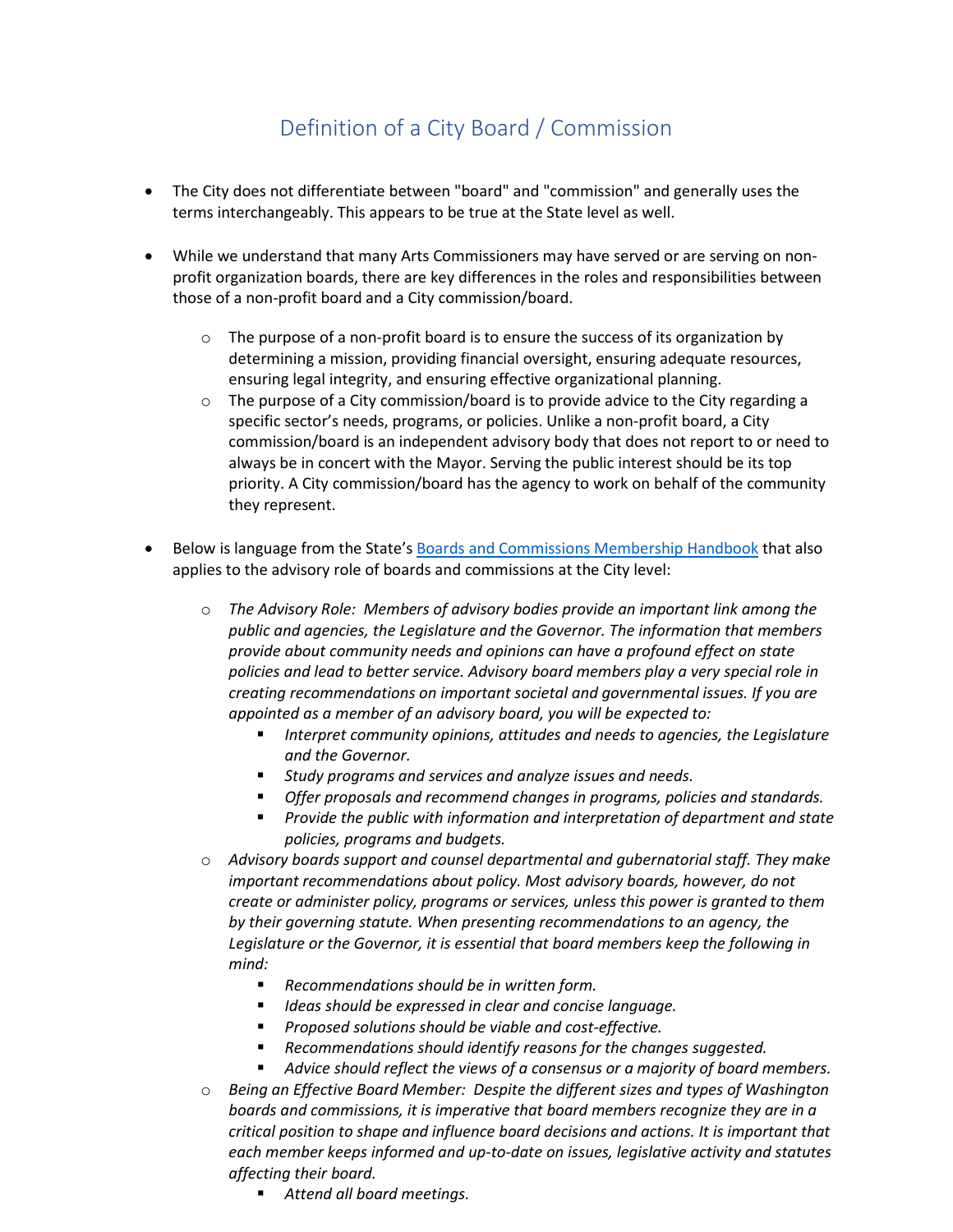- *Are well prepared for meetings.*
- *Recognize that serving the public interest is the top priority.*
- *Recognize that the board must operate in an open and public manner.*
- *Are knowledgeable about the legislative process and issues affecting the board.*
- *Examine all available evidence before making a judgment.*
- *Communicate well and participate in group discussions.*
- *Are aware that authority to act is granted to the board as a whole, not to individual members.*
- *Exhibit a willingness to work with the group in making decisions.*
- *Recognize that compromise may be necessary to reach consensus.*
- *Do not let personal feelings toward other board members or staff interfere with their judgment.*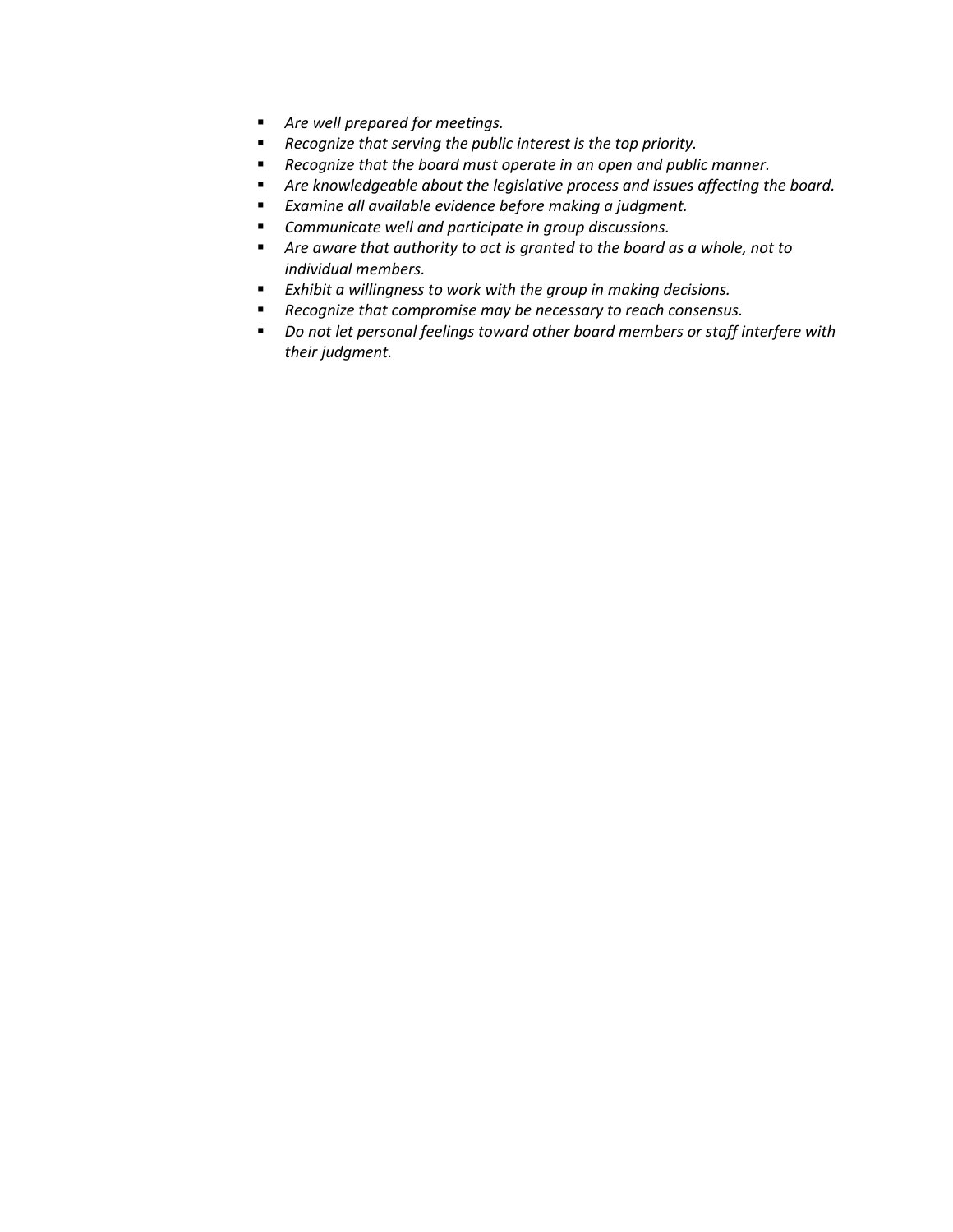# Seattle Arts Commission & Office of Arts & Culture Budget

## **City of Seattle Budget Process Summary**

In its simplest terms, the City budget is:

- **proposed by the Mayor (Executive);**
- **checked for compliance with the law (City Attorney)**;
- **amended and passed by the City Council (Legislative);**
- **returns to the Mayor for approval and signature**

The budget itself is composed of two main documents: an operating budget and a capital improvement program (CIP) budget. The CIP budget consists of large expenditures on infrastructure and other capital projects. The operating budget is primarily composed of expenditures required by the City to deliver the day-to-day array of City services.

## **ARTS Budget Summary**

The Office of Arts & Culture (ARTS) is funded by Admission Tax revenue and the 1% for Art Program. This funding supports arts-related programs and capital expenditures to keep artists living and working in Seattle, builds community through arts and cultural events and the placement of public art, and increases arts opportunities for youth. ARTS commits to an anti-racist work practice that centers the creativity and leadership of people of color – those most impacted by structural racism – to move toward systems that benefit us all.

In 2020 and 2021, ARTS' Admission Tax budget is based on revenue collected two years prior (e.g. 2020's budget is based on the amount of Admission Tax collected in 2018). The lack of events in 2020 due to COVID-19 meant that the department would face very steep cuts for 2021-2022 to manage the revenue losses that would hit the Arts and Culture Fund in 2022. To address this shortfall, beginning in 2022, ARTS' Admission Tax budget will switch from appropriating based on revenue collections two years prior to appropriating based on projected collections in the same year as the City receives them.

## **Timeline & SAC Involvement/Advocacy**

## **February – April**

• Prepare budget priorities letter. By May 1 of each year **the Arts Commission shall submit a letter to the Mayor** on its priorities for the funds solely allocated for the use of ARTS for the following budget year.

## **May 1**

• Budget priorities letter due to Mayor

## **June**

• Department budget submittals due to Mayor first week of June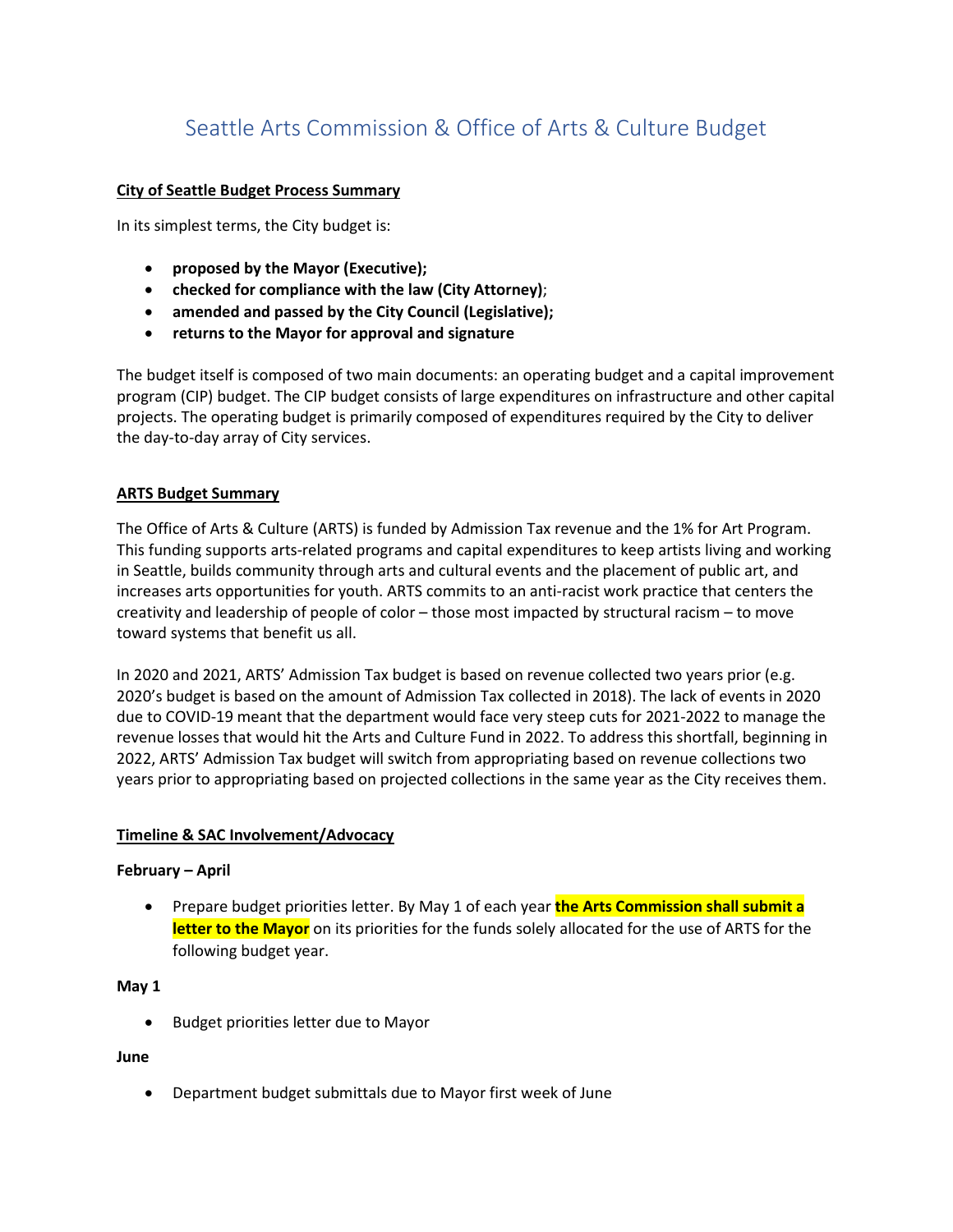### **September**

• Mayor presents the Proposed Budget and CIP to City Council on the last Monday of the month.

### **September – November**

- **Within 15 days of the Mayor's presentation of the proposed budget, the Arts Commission shall submit a letter to City Council** on the proposed ARTS budget, including how the proposed budget reflects the funding priorities set forth in the budget priorities letter to the Mayor.
- Council develops a list of issues for review during October and November.
- During Council's review period, the Arts Commission should keep an eye on City Council's website as they open up their meetings for public comment and advance sign-up is required to do so. The Arts Commission should share its funding priorities with community/networks and invite them to participate in public comment.

### **November – December**

• Council adopts operation budget and CIP.

## **Additional Info**

- For more information on the City's budget visit this link: [https://www.seattle.gov/city-budget](https://www.seattle.gov/city-budget-office/budget-archives/2021-adopted-budget)[office/budget-archives/2021-adopted-budget](https://www.seattle.gov/city-budget-office/budget-archives/2021-adopted-budget)
- For budget-specific questions, you may reach out to ARTS' Finance Manager Kelly Davidson at [kelly.davidson@seattle.gov](mailto:kelly.davidson@seattle.gov)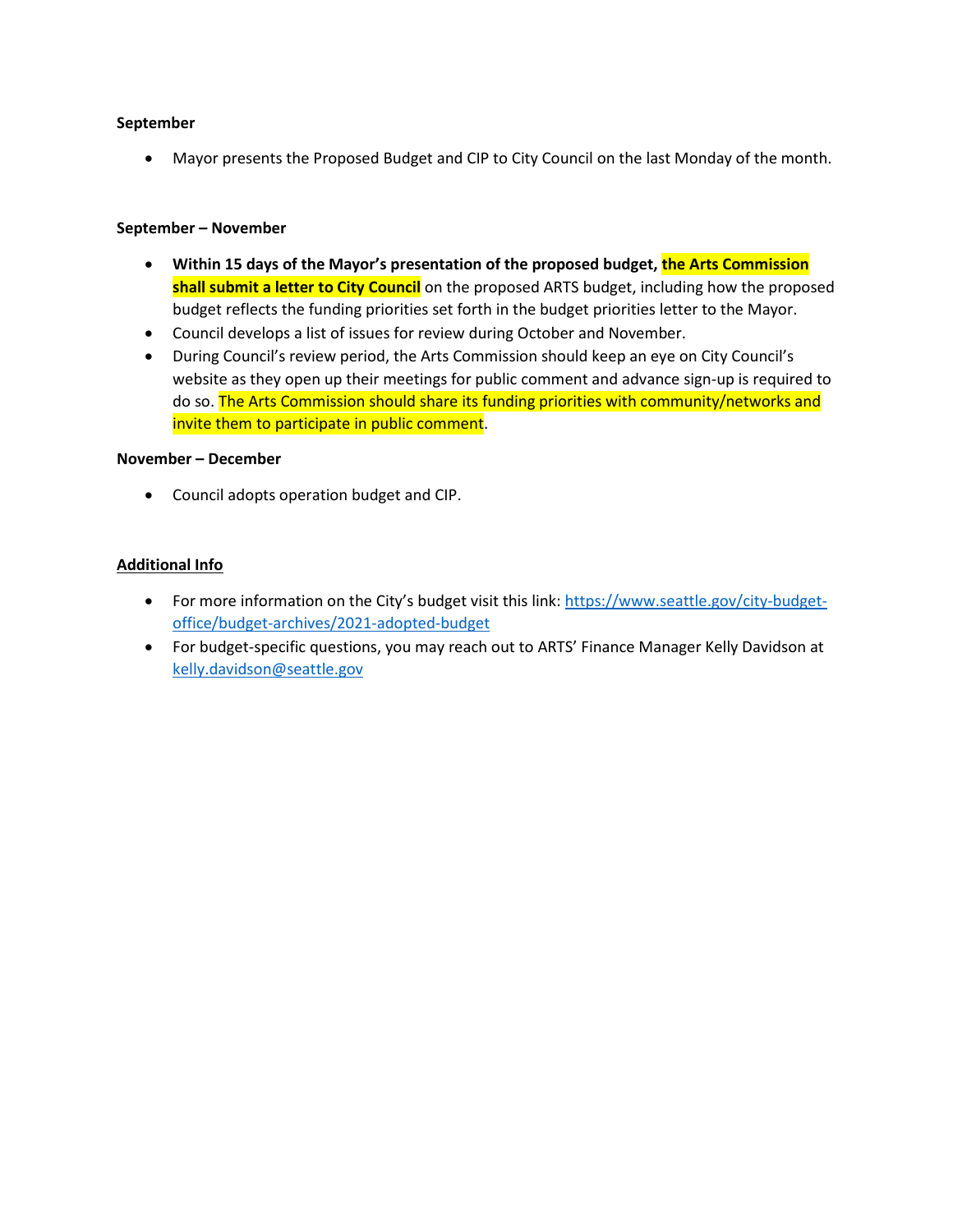# City of Seattle Boards & Commissions Information

Main Point of Contact:

Thao Madsen, Boards & Commissions Program Manager Office of the City Clerk [thao.madsen@seattle.gov](mailto:thao.madsen@seattle.gov) 206-684-8152

Seattle Arts Commission Liaison:

Allie Lee, Executive Assistant Office of Arts & Culture [allie.lee@seattle.gov](mailto:allie.lee@seattle.gov) 206-733-9378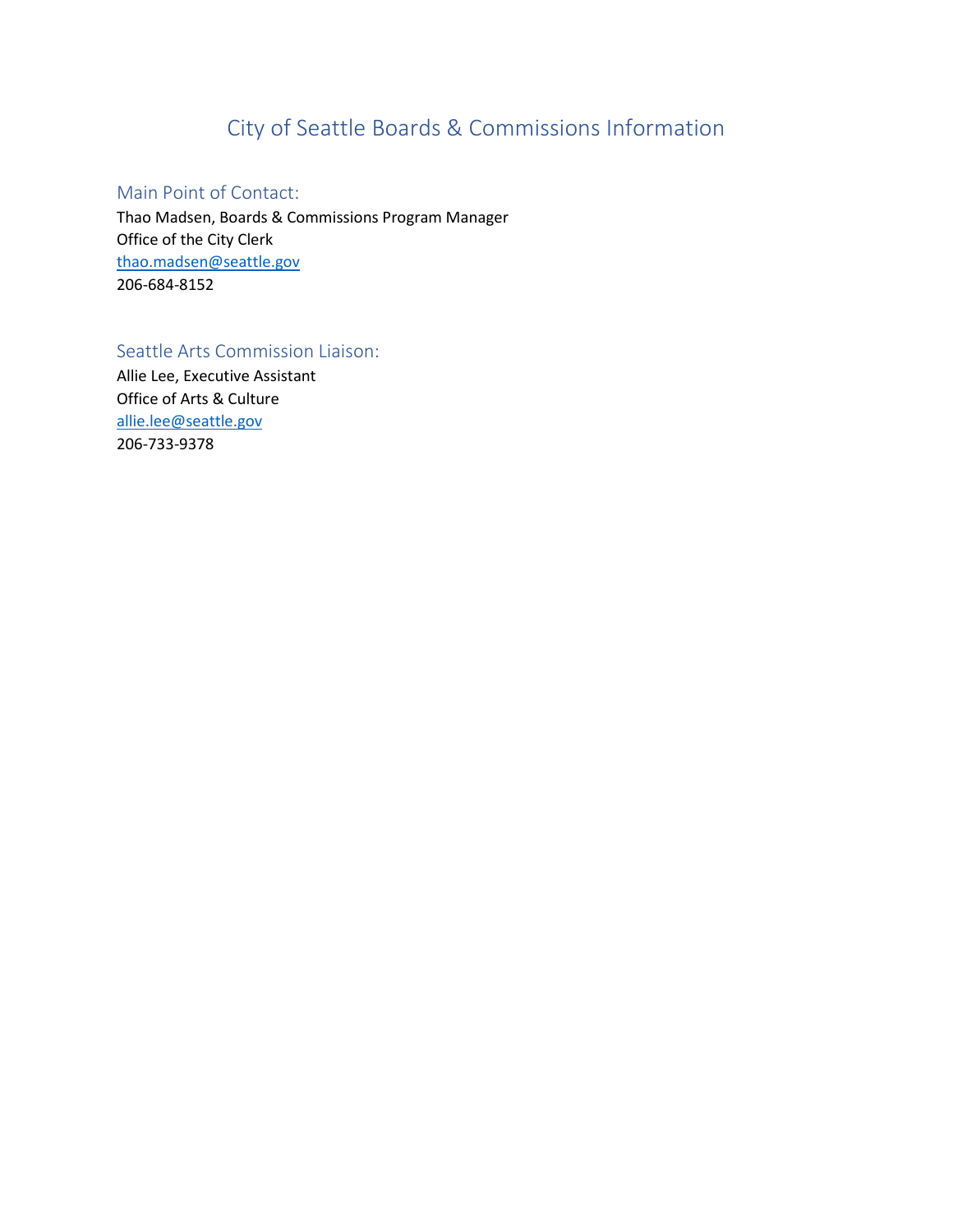# Seattle Arts Commission By-Laws

# ARTICLE I

# **Organization**

| Membership               | Sec. 1 | The Seattle Arts Commission will be composed of 16 members;<br>15 members will be appointed to serve for two years beginning<br>on January 1 and one member will be selected through the<br>YMCA's "Get Engaged" program to serve for one year beginning<br>on September 1.                                                                                                                                                                                                                                                                                                                                                                                                                                                                  |
|--------------------------|--------|----------------------------------------------------------------------------------------------------------------------------------------------------------------------------------------------------------------------------------------------------------------------------------------------------------------------------------------------------------------------------------------------------------------------------------------------------------------------------------------------------------------------------------------------------------------------------------------------------------------------------------------------------------------------------------------------------------------------------------------------|
| Appointment              | Sec. 2 | The Commission, in consultation with the Mayor's Office and/or<br>the City Council if requested, will publicly solicit nominations to fill<br>vacant positions, review applicants' credentials, and make<br>recommendations. Applicants should be committed to programs<br>and objectives of the Office of Arts & Culture. Membership as a<br>whole should represent, as much as is possible, the diversity of<br>Seattle's cultural community and the city's demographics.<br>Membership may include, but is not limited to professional artists,<br>arts educators, art administrators, and arts advocates.                                                                                                                                |
| Attendance               | Sec. 3 | Attendance at Commission and committee meetings is expected.<br>Commissioners are required to inform the office of anticipated<br>absences. In the event of three or more absences in a year, the<br>Chair and/or the Director will take appropriate action, including,<br>but not limited to, recommending removal from the commission.                                                                                                                                                                                                                                                                                                                                                                                                     |
| Leave Policy             | Sec. 4 | Subject to majority vote by the Commission, a Commissioner<br>may take a leave of absence for personal or professional<br>reasons and temporarily be removed for the Commission service<br>for up to 12 months, relinquishing voting privileges and<br>committee chair or co-chair positions; and resume their<br>Commission position in full for the same amount of time as leave<br>taken or until the end of that calendar year. An interim, At-Large<br>Commissioner may be appointed by the Commission for the<br>duration of the leave or until the end of that calendar year; the<br>selected At-Large Commissioner is not precluded from serving a<br>full term on SAC if appointed to serve a normal term of<br>Commission service. |
| Removal                  | Sec. 5 | The Mayor may remove any appointed members subject to<br>confirmation by a majority of the City Council.                                                                                                                                                                                                                                                                                                                                                                                                                                                                                                                                                                                                                                     |
| <b>Extension of Time</b> | Sec. 6 | Terms may be extended to accommodate scheduling and the<br>confirmation of new commission appointees.                                                                                                                                                                                                                                                                                                                                                                                                                                                                                                                                                                                                                                        |
| Vacancies                | Sec. 7 | Vacancies will be filled for unexpired terms in a manner similar to<br>original appointment.                                                                                                                                                                                                                                                                                                                                                                                                                                                                                                                                                                                                                                                 |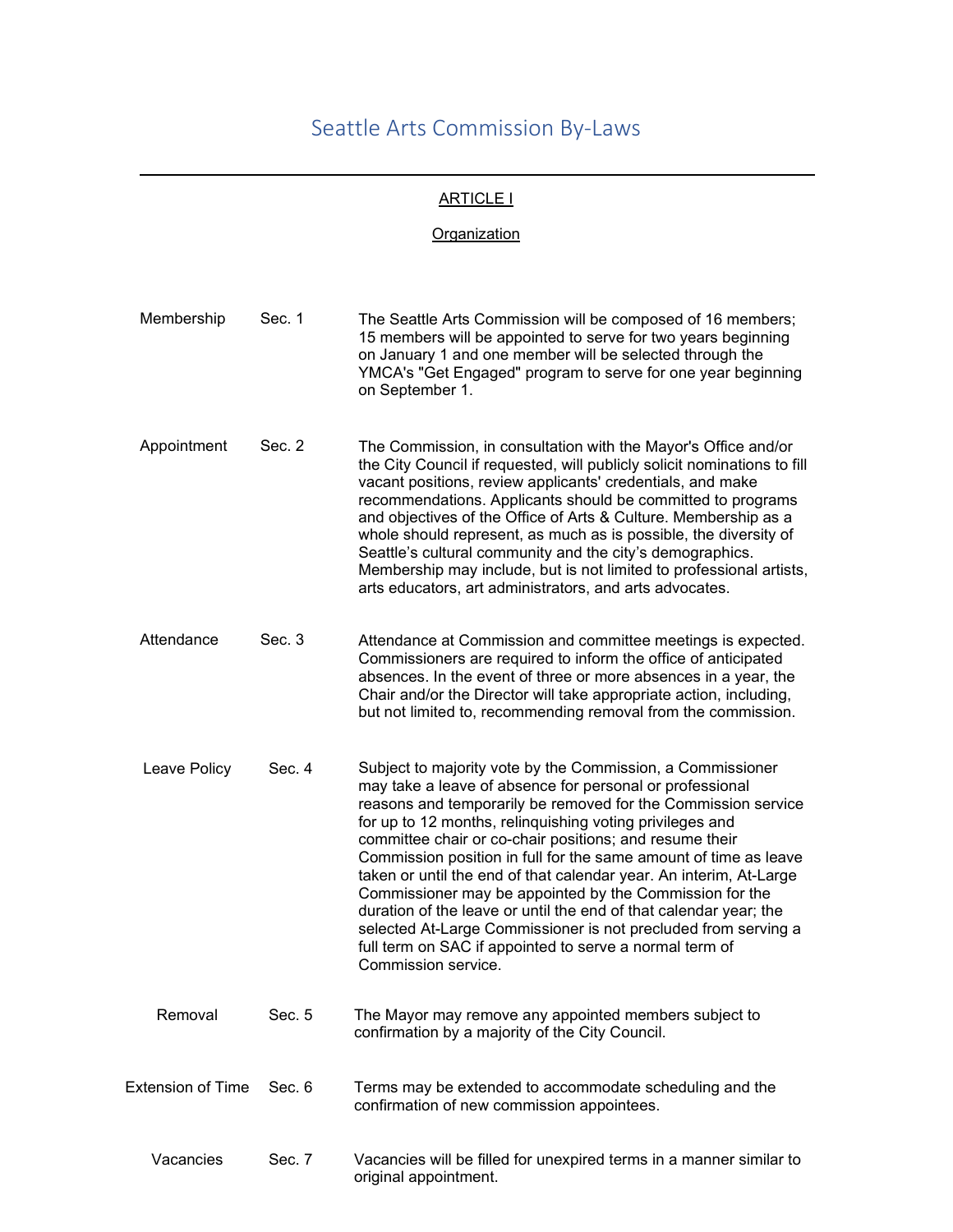| <b>Officers</b>  | Sec. 8  | A Chair or Co-Chairs will be appointed annually by the<br>commissioners in consultation with the Director. The Chair or Co-<br>Chairs will appoint committee chairs, subject to the approval of the<br>full Commission.                                                                                                                                                                                                                                                                                                                                                                                                          |
|------------------|---------|----------------------------------------------------------------------------------------------------------------------------------------------------------------------------------------------------------------------------------------------------------------------------------------------------------------------------------------------------------------------------------------------------------------------------------------------------------------------------------------------------------------------------------------------------------------------------------------------------------------------------------|
| Duties of Chair  | Sec. 9  | The Chair shall exercise general supervision over the<br>Commission's business and affairs, performing all the duties<br>incidental to the office and those required by the Charter of the<br>City of Seattle, law, ordinance, and these by-laws, as well as<br>those duties that are properly delegated by the Commission.                                                                                                                                                                                                                                                                                                      |
|                  |         | S/he will preside at all meetings and have those powers generally<br>assigned such an officer. S/he will act as spokesperson for the<br>Commission and as its representative at meetings with other<br>organizations and committees unless such representation is<br>otherwise authorized by the Commission. The Chair may,<br>however, delegate to any Commission member or the staff<br>performance of any duties imposed by this section. No<br>pronouncement made as spokesperson or representative will<br>obligate or commit the Commission except as provided by these<br>by-laws or unless authorized by the Commission. |
|                  |         | The Chair may adjust, for good and sufficient reason, the regular<br>convening time of meetings and hearings as set forth in these by-<br>laws. Every effort will be made to advise, at least twenty-four (24)<br>hours in advance of adjusted convening time, each Commission<br>member, the press, and the public.                                                                                                                                                                                                                                                                                                             |
| Committees       | Sec. 10 | The Commission, by resolution adopted by a majority of<br>Commissioners, may designate or appoint one or more standing<br>or ad-hoc committees, each of which shall consist of two or more<br>Commissioners. Such committees shall have and exercise the<br>authority of the Commissioners in support of the Commission.<br>The designation and appointment of any such committee and<br>delegation thereto of authority shall not relieve the Commission or<br>any individual Commissioner of any responsibility imposed upon<br>him or her by appointment.                                                                     |
| Chair Ex-officio | Sec. 11 | The Chair serves ex-officio on all committees.                                                                                                                                                                                                                                                                                                                                                                                                                                                                                                                                                                                   |
| Representatives  | Sec. 12 | With the approval of the Commission, the Chair may designate<br>representatives from the Commission and staff, or other<br>individuals with the appropriate qualifications, to serve on special<br>purpose committees or organizations, as is deemed necessary.<br>Such representation shall be in an advisory or observation<br>capacity only. When such representatives are appointed, their<br>duties and terms will be defined in writing and attached to these<br>by-laws.                                                                                                                                                  |
| Act as Body      | Sec 13. | The Commission acts as a body in making its decisions<br>announcing them. No member may use agency letterhead or<br>speak or act for the Commission without prior authorization from<br>the Chair.                                                                                                                                                                                                                                                                                                                                                                                                                               |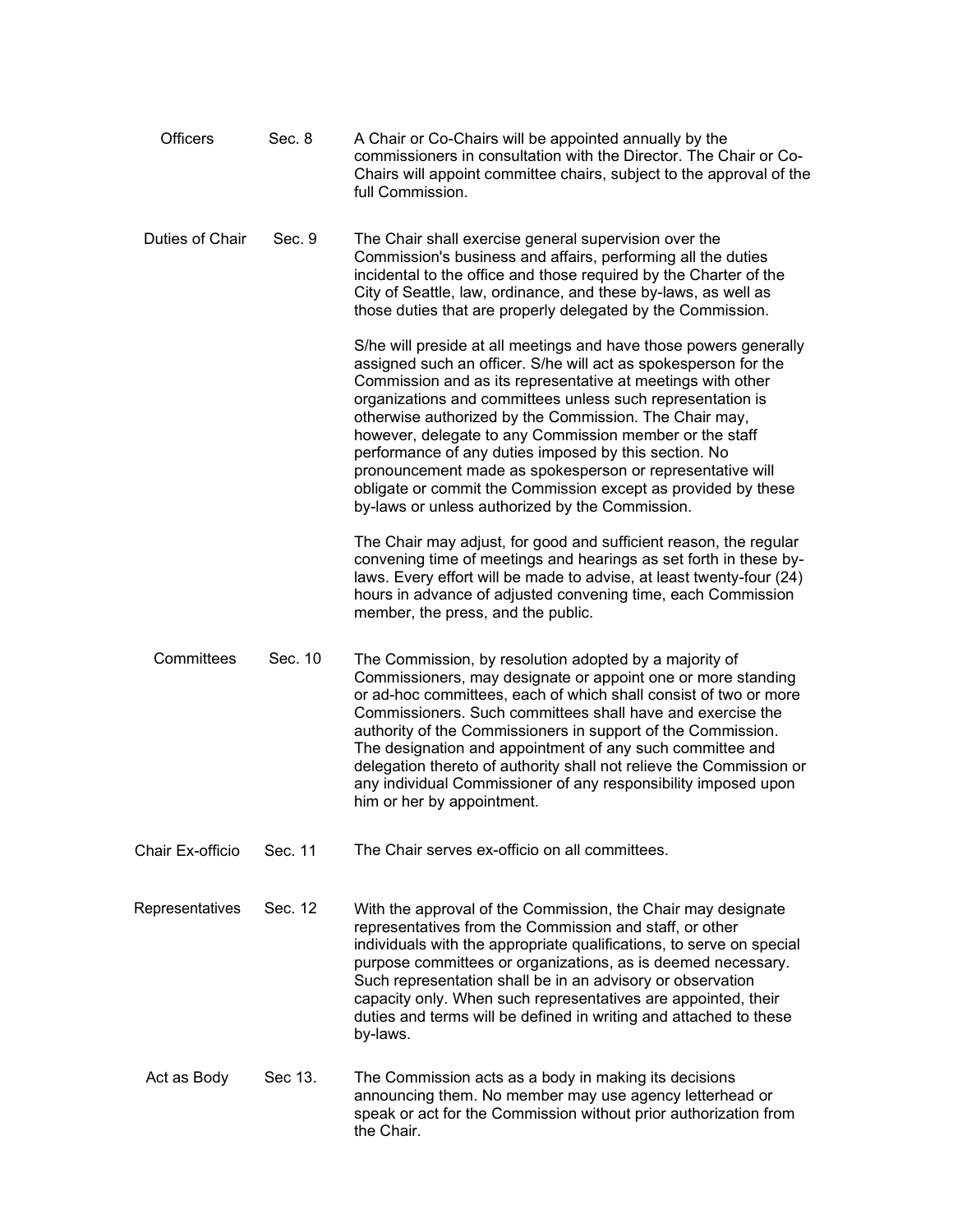Address Sec. 14 The address of the Commission shall be:

Office of Arts & Culture City of Seattle

*Mailing Address:* PO Box 94748 Seattle, WA 98124-4748

*Street Address:* 303 S. Jackson Street Top Floor Seattle, WA 98104

## **ARTICLE II**

### **Meetings**

| Public Meetings Sec. 1                                                          |        | All meetings of the Seattle Arts Commission that reach quorum,<br>as defined below in Sec. 5, will be open to the public with the<br>exception of Executive Session.                                                                                                                                               |
|---------------------------------------------------------------------------------|--------|--------------------------------------------------------------------------------------------------------------------------------------------------------------------------------------------------------------------------------------------------------------------------------------------------------------------|
| Place of Public<br>Meetings                                                     | Sec. 2 | Unless otherwise determined by the Commission, all regular<br>public meetings or hearings will be held at 303 S. Jackson Street<br>(King Street Station Top Floor). In the event a change in location<br>is necessary, effort will be made to so inform the public in<br>advance.                                  |
| Meetings                                                                        | Sec. 3 | Meetings of the Commission, which are open to the public, will be<br>held on the second Tuesday of each month at 303 S. Jackson<br>Street (King Street Station Top Floor). Additional meetings may<br>be scheduled as necessary.                                                                                   |
| Agenda &<br>Advance Notice for<br>Regularly<br><b>Scheduled Public</b><br>Mtgs. | Sec. 4 | The staff will prepare and the Chair will approve an agenda for<br>each public meeting, prior to the meeting. Additional agenda<br>items may be proposed by any member of the Commission. Each<br>Commission member will receive advance notice of each<br>regularly scheduled Commission meeting, and the agenda. |
| Quorum                                                                          | Sec. 5 | A majority of the current members of the Commission constitute a<br>quorum in Commission meetings. In committee meetings, the<br>majority of all committee members is a quorum. Provided there is<br>a quorum, a majority of those present are required to ratify a vote.                                          |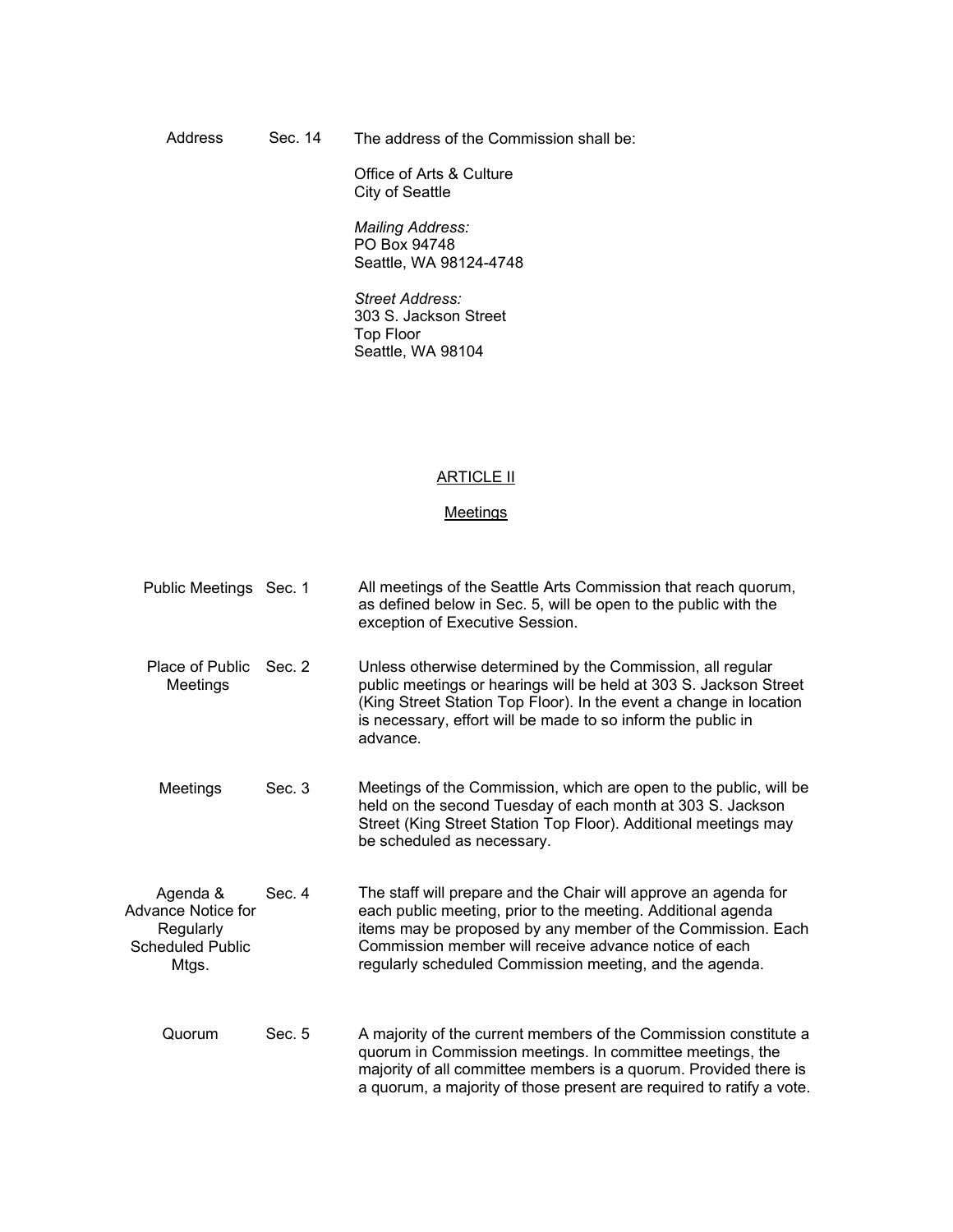| Special<br>Meetings   | Sec. 6 | Special meetings of the Commission may be held whenever and<br>wherever the Commission may determine. The Chair may call<br>such meetings. The Chair will issue such a call upon the written<br>request of five (5) or more Commission members.                                                                                                                                         |
|-----------------------|--------|-----------------------------------------------------------------------------------------------------------------------------------------------------------------------------------------------------------------------------------------------------------------------------------------------------------------------------------------------------------------------------------------|
| Committee<br>Meetings | Sec. 7 | Committee meetings are open to the public and will be held at<br>the Commission offices unless reason exists to hold them at<br>another location. Meetings will be scheduled in advance by the<br>Committee Chair, in consultation with staff; an agenda will be<br>prepared at the direction of the Chair and its substance<br>conveyed to all Commissioners, and public notice given. |

# **ARTICLE III**

### Records, Publications, <u>and Reports</u>

| Books &<br>Records     | Sec. 1 | All books and records of the Commission will be open to public<br>inspection.                                                                                                                                                                                                                                                                                                                                                                  |
|------------------------|--------|------------------------------------------------------------------------------------------------------------------------------------------------------------------------------------------------------------------------------------------------------------------------------------------------------------------------------------------------------------------------------------------------------------------------------------------------|
| Annual<br>Report       | Sec. 2 | The Commission will annually request that the Director make a<br>report to the Mayor and City Council outlining the Commission's<br>goals and objectives, and progress toward achieving them;<br>describing its programs and the amount of business transacted;<br>and containing recommendations as to any legislation deemed<br>necessary or advisable by the Commission to improve the service<br>rendered by the Office of Arts & Culture. |
|                        |        | Members of the Commission will be given an opportunity to<br>review the draft of the annual report.                                                                                                                                                                                                                                                                                                                                            |
| <b>Meeting Minutes</b> | Sec. 3 | Minutes of all Commission public meetings will be promptly<br>recorded and maintained and available for public inspection.                                                                                                                                                                                                                                                                                                                     |
| Meeting Minutes        | Sec. 4 | Meeting minutes will consist primarily of a record of action taken<br>and shall be framed generally in accord with Robert's Rules of<br>Order Newly Revised.                                                                                                                                                                                                                                                                                   |
|                        |        | Minutes of each meeting will be subject to approval by the<br>Commission and will be signed by the Chair. Minutes in proposed<br>form for any particular meeting will be forwarded to each<br>Commission member prior to the subsequent meeting for appraisal<br>and action at such subsequent meeting.                                                                                                                                        |
|                        | Sec. 5 | By May 1 of each year the Commission shall submit a written<br>report to the Director of the Office of Arts and Culture on its<br>priorities for the funds solely allocated for the use of the Office of<br>Arts and Culture for the following budget year.                                                                                                                                                                                    |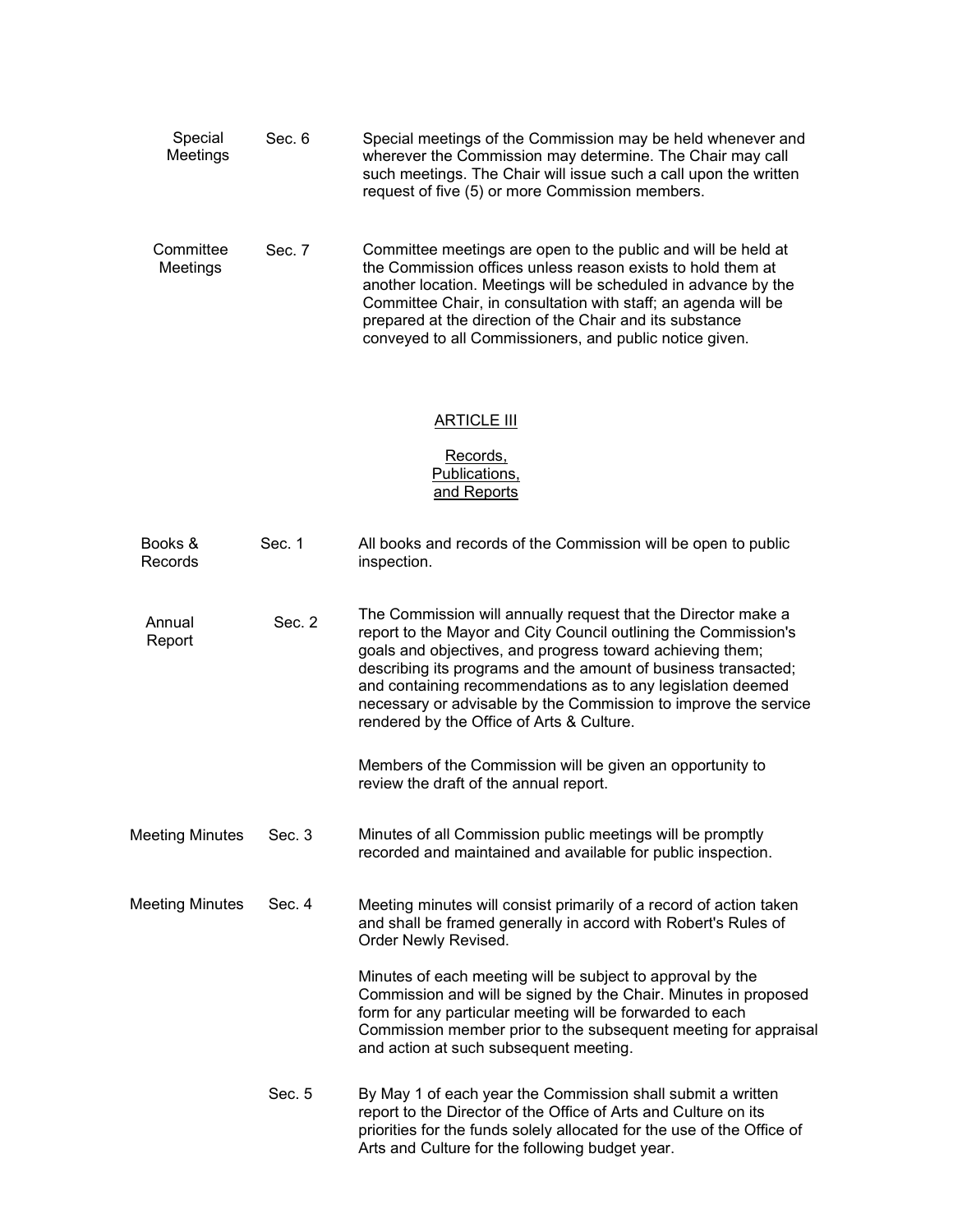Sec. 6 Within fifteen (15) days of the Mayor's presentation of the proposed budget the Commission shall provide the City Council with written comments on the proposed Office of Arts and Culture's budget, including how the proposed budget reflects the funding priorities set forth in the Commission's written report to the Director as more fully described in Section 5 immediately above.

### **ARTICLE IV**

### **Accounting** and Funds

| Annual<br>Budget | Sec. 1 | The Commission will review the annual budget submitted by the<br>Director to the City Budget Office.                                                                                                                                                    |
|------------------|--------|---------------------------------------------------------------------------------------------------------------------------------------------------------------------------------------------------------------------------------------------------------|
|                  |        | The Chair of the Commission and the Director will represent the<br>Commission at the City Council budget hearings.                                                                                                                                      |
|                  | Sec. 2 | The Commission shall comment on the draft policies developed<br>by the Office of Arts and Culture concerning the use of Arts<br>Account funds prior to those draft policies being submitted to the<br>City Council for formal review and consideration. |
|                  |        | <b>ARTICLE V</b><br><b>Adoption</b><br>and Revision<br>of By-Laws                                                                                                                                                                                       |
| Adoption         | Sec. 1 | The Commission will adopt these by-laws for the conduct of its<br>business. Copies of such by-laws shall be made available for public<br>inspection.                                                                                                    |

- Sec. 2 The rules contained in Robert's Rules of Order Newly Revised will govern this Commission in all cases to which they are applicable and in which they are not inconsistent with these by-laws.
- Sec. 3 These by-laws, as adopted by the Commission, may be revised Or amended at any regular meeting by a vote of at least two-thirds (2/3) of the members of the Commission, provided that notification of such proposed revision or amendment had been made to Commissioners thirty (30) days prior to vote.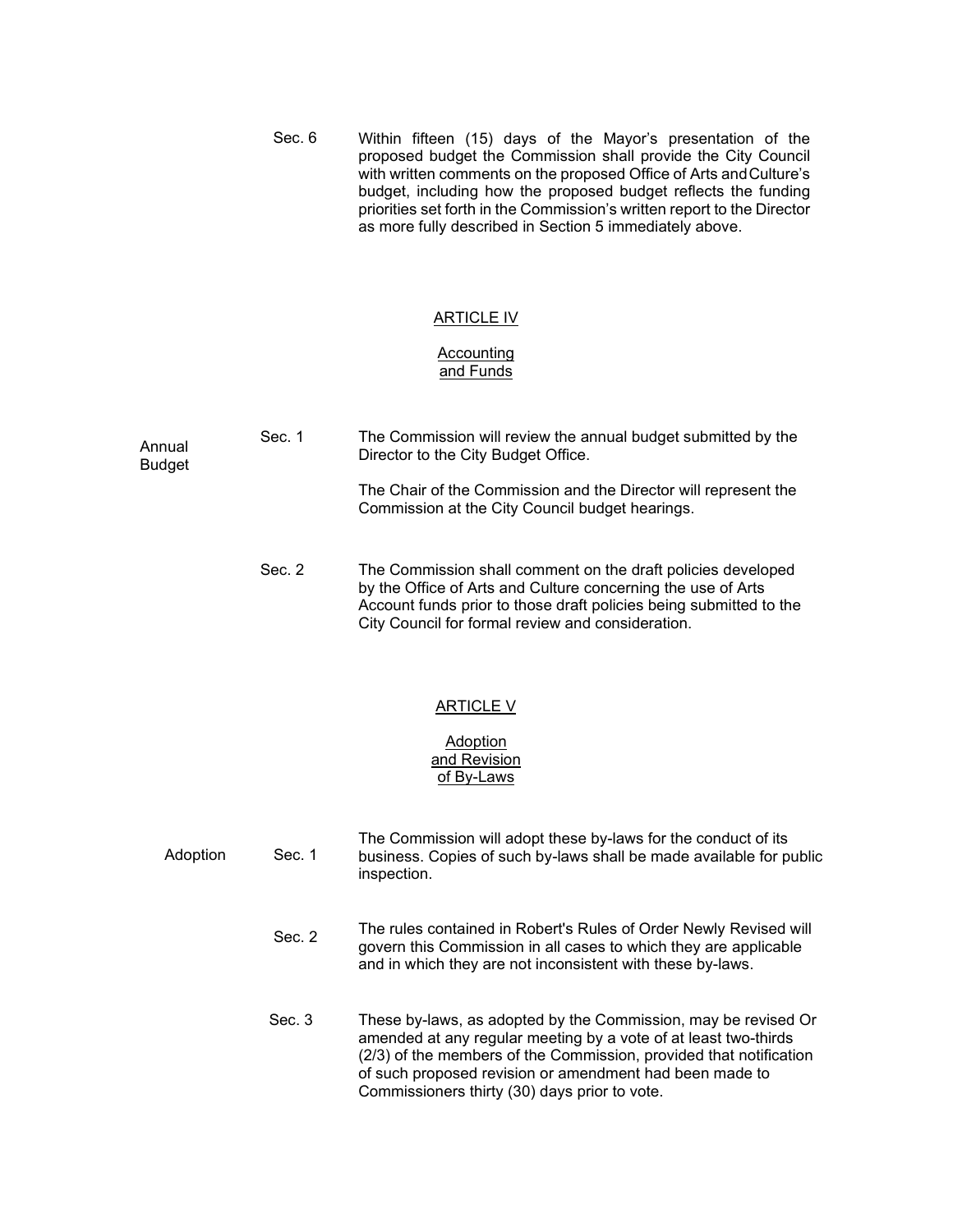# ARTICLE VI

# **Ethics**

| City Code of<br><b>Ethics</b> | Sec. 1 | The Seattle Arts Commission complies with the provisions of the<br>Code of Ethics of the City of Seattle.                                                                                                                                                                                        |
|-------------------------------|--------|--------------------------------------------------------------------------------------------------------------------------------------------------------------------------------------------------------------------------------------------------------------------------------------------------|
| Accepting<br>Tickets          | Sec. 2 | Commissioners and staff may accept tickets according to the<br>Commission's "Policy on Site Visits," adopted June 1992 and<br>appended to these by-laws.                                                                                                                                         |
| Ineligibility for<br>Funding  | Sec. 3 | A Commissioner is not eligible to apply for funding, as an<br>individual, from the Commission for one year from the date his/her<br>term of office ends; nor to participate, as an individual, in any<br>specific project developed for the Municipal Art Plan during his/her<br>term of office. |
| Panels                        | Sec. 4 | Commissioners shall not be paid for any services.                                                                                                                                                                                                                                                |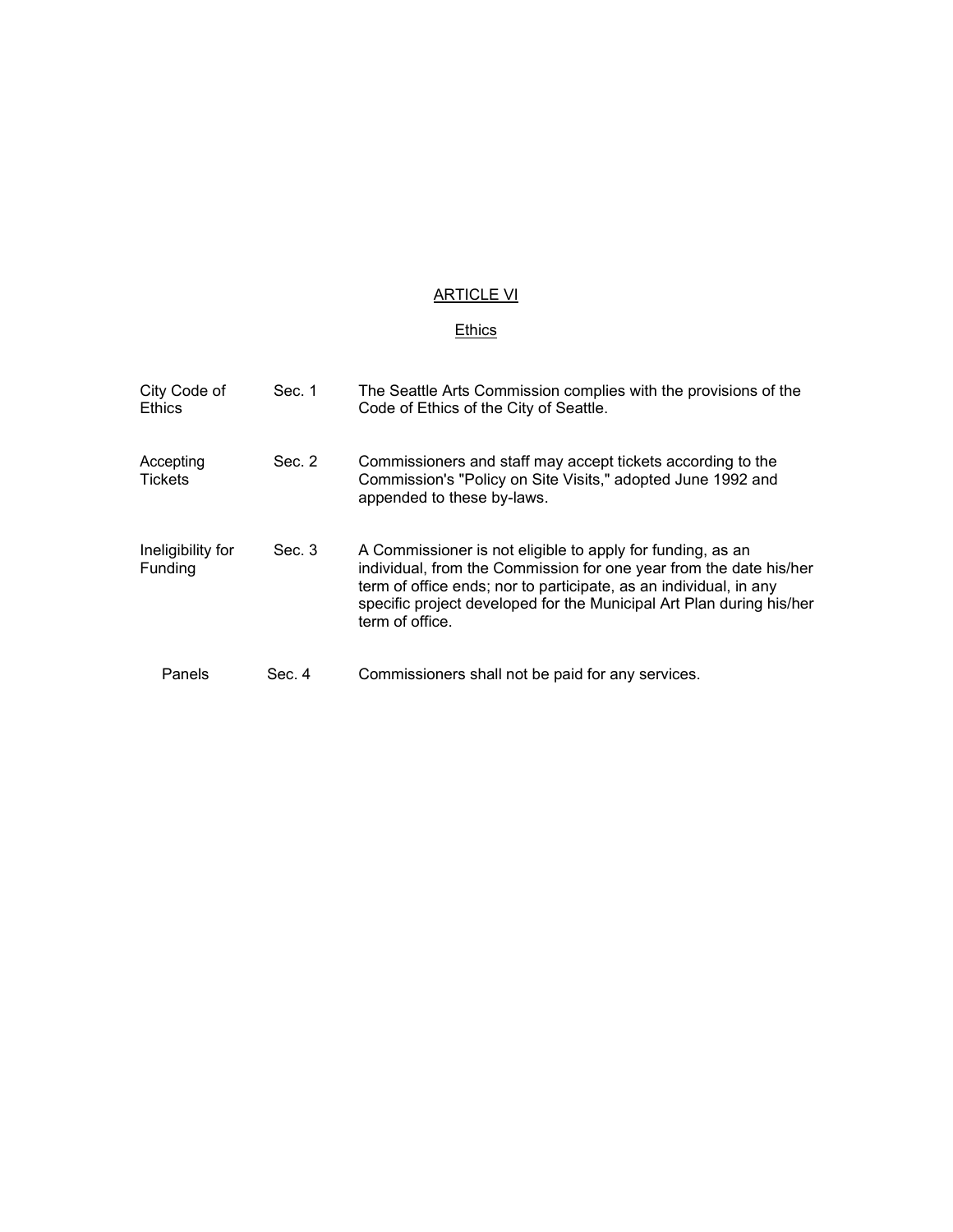# Seattle Arts Commission Ordinance

*Information retrieved on April 15, 2011 2:37 PM from*  <http://clerk.seattle.gov/search/ordinances/121006> *(City of Seattle Legislative Information Service)*

**Council Bill Number: 114400 Ordinance Number: 121006**

AN ORDINANCE relating to the organization of City government; creating an Office of Arts and Cultural Affairs in the Executive Department; abolishing the existing Seattle Arts Commission and creating a new Seattle Arts Commission; transferring some of the functions of the existing Seattle Arts Commission to the Office of Arts and Cultural Affairs and transferring some of its functions to the new Seattle Arts Commission; amending Chapter 3.14 and various other parts of the Seattle Municipal Code in connection therewith; authorizing the transfer of certain positions and incumbents; and repealing sections in chapter 3.56 of the Seattle Municipal Code.

**Date introduced/referred:** Nov 12, 2002 **Date passed:** Nov 18, 2002 **Status:** Passed **Vote:** 9-0 **Date filed with the City Clerk:** Nov 26, 2002 **Date of Mayor's signature:** Nov 26, 2002 [\(about the signature date\)](http://clerk.seattle.gov/%7Epublic/approvaldate.htm)

**Note:** Music and Youth Commission

**Committee:** Budget **Sponsor:** LICATA

**Index Terms:** GOVERNMENTAL-REORGANIZATION, SEATTLE-ARTS-COMMISSION, BOARDS-AND-COMMISSIONS, CITIZENS-ADVISORY-COMMITTEES, BUDGET, FINANCE, ARTS, CULTURAL-ACTIVITIES, PERFORMING-ARTS, VISUAL-ARTS, YOUTHS, FUNDS, PUBLIC-REGULATIONS, PUBLIC-ADMINISTRATION, OFFICE-OF-ARTS-AND-CULTURAL-AFFAIRS

**Fiscal Note:** [Fiscal Note to Council Bill 114400](http://clerk.seattle.gov/%7Epublic/fnote/114400.htm)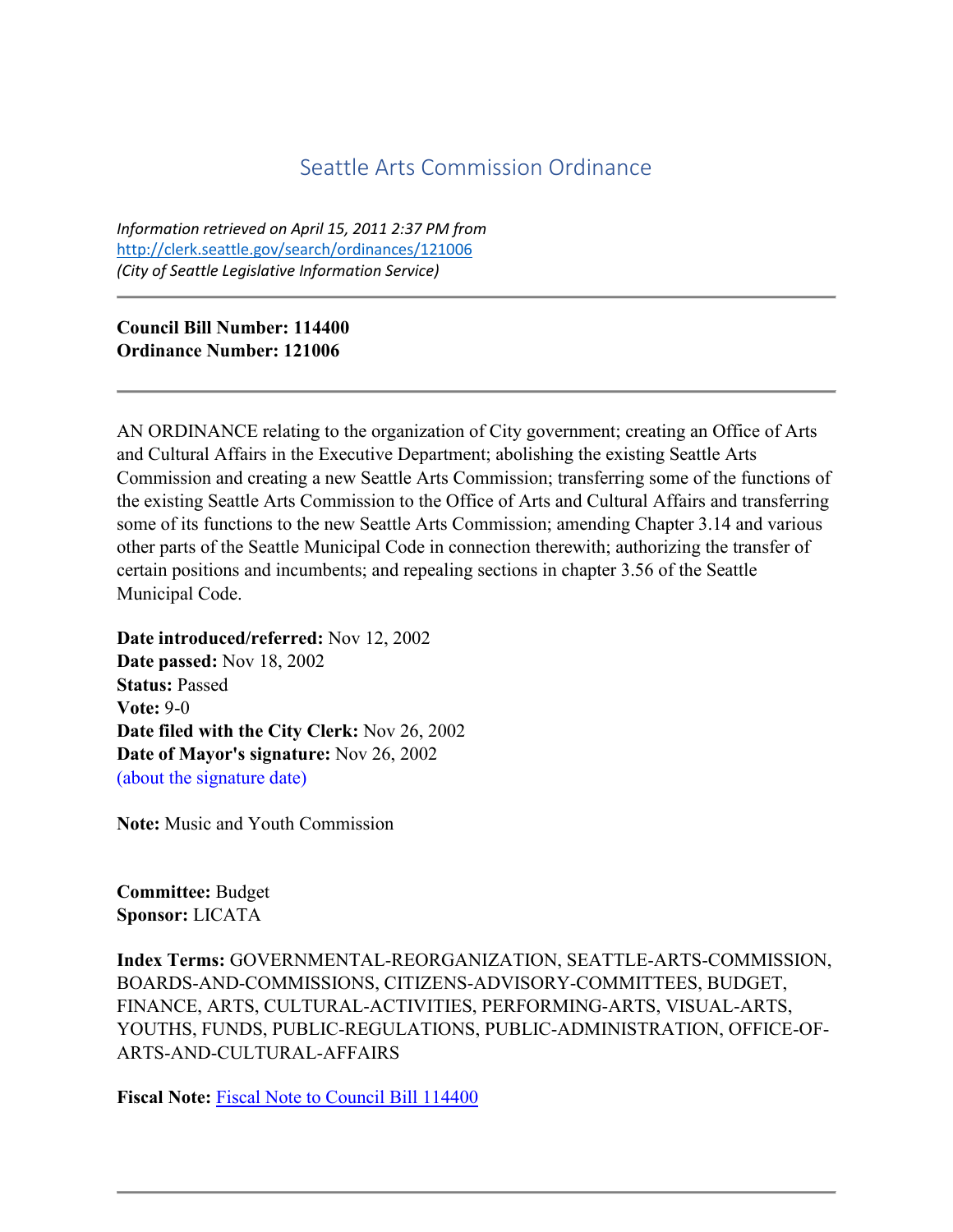**Text**

\*

AN ORDINANCE relating to the organization of City government; creating an Office of Arts and Cultural Affairs in the Executive Department; abolishing the existing Seattle Arts Commission and creating a new Seattle Arts Commission; transferring some of the functions of the existing Seattle Arts Commission to the Office of Arts and Cultural Affairs and transferring some of its functions to the new Seattle Arts Commission; amending Chapter 3.14 and various other parts of the Seattle Municipal Code in connection therewith; authorizing the transfer of certain positions and incumbents; and repealing sections in chapter 3.56 of the Seattle Municipal Code.

WHEREAS, since its creation in 1971, the Seattle Arts Commission has stimulated a diverse and lively arts environment drawing on the full potential of artists, reflecting and responding to civic concerns and aspirations, and enriching the lives of all members of our community; and

WHEREAS, the City recognizes the importance of the arts to young people, to economic growth, to the vitality of neighborhoods and communities, and to Seattle residents and visitors; and

WHEREAS, Seattle is a lively center of creative artistic expression in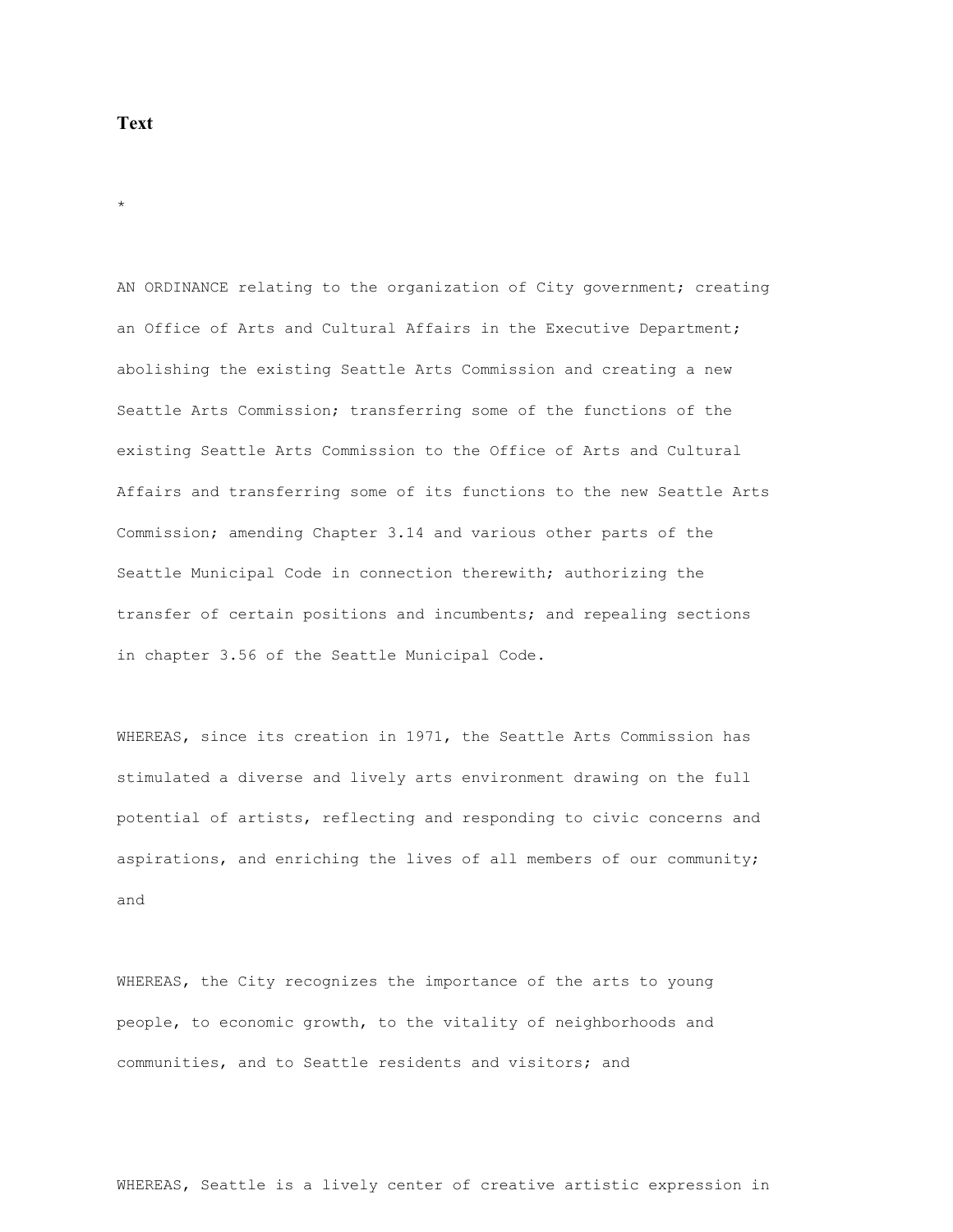many forms and is home to innovative arts and cultural communities embracing all disciplines; and

WHEREAS, the City wishes to elevate the visibility and increase the effectiveness of the City's arts services within all of City government; NOW THEREFORE,

BE IT ORDAINED BY THE CITY OF SEATTLE AS FOLLOWS:

### ESTABLISHMENT OF NEW OFFICE

Section 1. Effective January 1, 2003, there is created within the Executive Department an Office of Arts and Cultural Affairs.

 Section 2. Effective January 1, 2003, some of the functions of the Seattle Arts Commission are transferred to the Office of Arts and Cultural Affairs as set forth in this ordinance.

Section 3. Effective January 1, 2003, the Executive Director of the Seattle Arts Commission shall be the Director of the Office of Arts and Cultural Affairs.

Section 4. Effective January 1, 2003, the existing Seattle Arts Commission is abolished, and a new Seattle Arts Commission is created as set forth in this ordinance. From and after January 1, 2003, references in the Seattle Municipal Code and in other ordinances to the "Seattle Arts Commission" shall refer to the Seattle Arts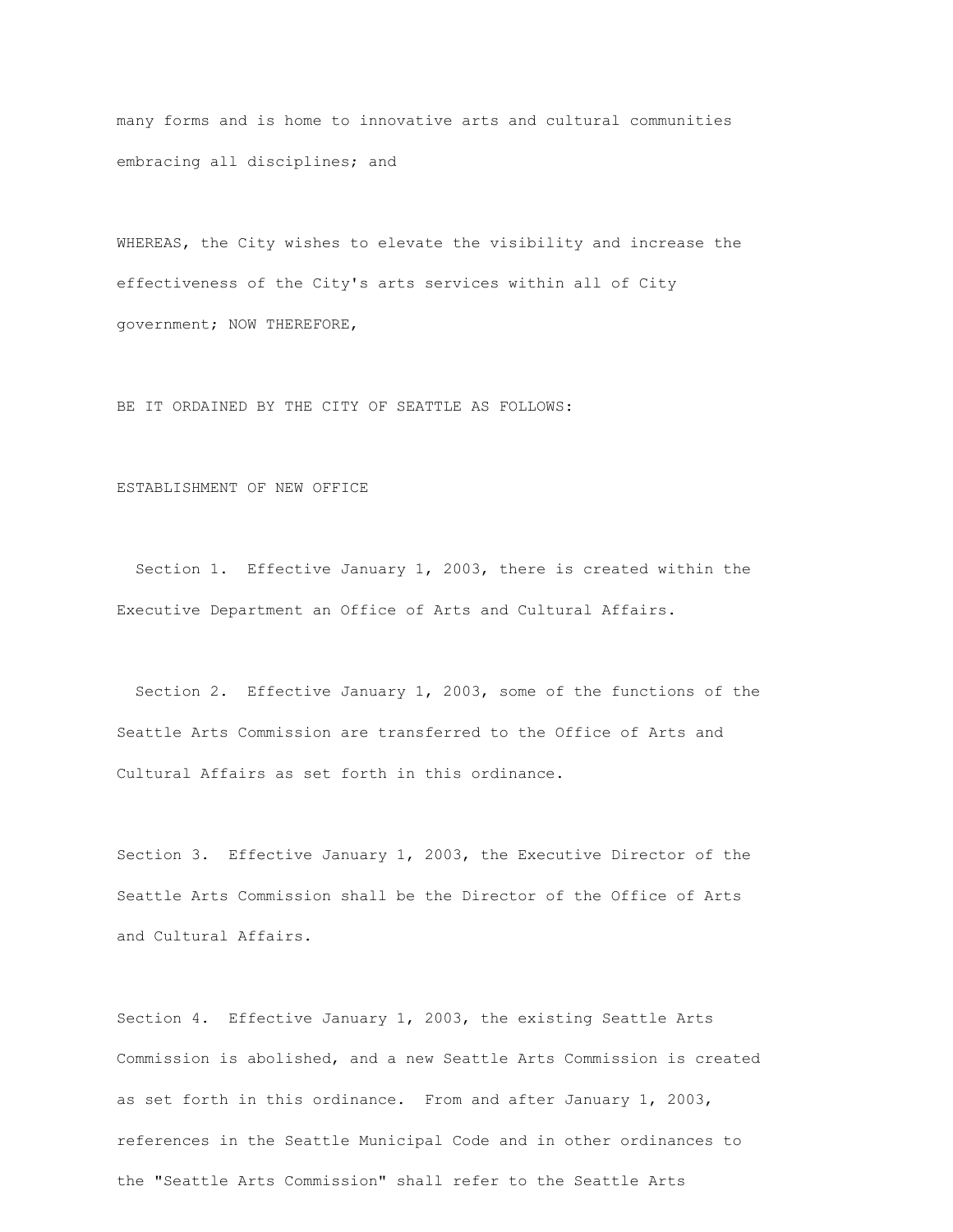Commission created by this ordinance. The current commissioners who, absent this ordinance, would be members of the existing Seattle Arts Commission as of January 1, 2003, (hereafter referred to as the "current commissioners") shall, as of January 1, 2003, be members of the new Seattle Arts Commission created by this ordinance, as follows: the positions on the new Seattle Arts Commission shall be numbered from one (1) through fifteen (15), and the current commissioners shall be taken in alphabetical order by last name and shall commence new terms on the new Seattle Arts Commission beginning January 1, 2003 in positions starting with position one through however many current commissioners there are.

Section 5. Effective January 1, 2003, the Director of the Department of Finance, under the authority of the Mayor, shall transfer the assets and liabilities existing on January 1, 2003, from the Seattle Arts Commission to the Office of Arts and Cultural Affairs, in order to effectuate this ordinance.

Section 6. Effective January 1, 2003, Seattle Arts Commission staff position incumbents shall transfer along with their respective positions to the Office of Arts and Cultural Affairs, to the extent that those positions appear in the position list that is adopted with the City's 2003 Budget.

### CODE SECTIONS ADDED TO CHAPTER 3.14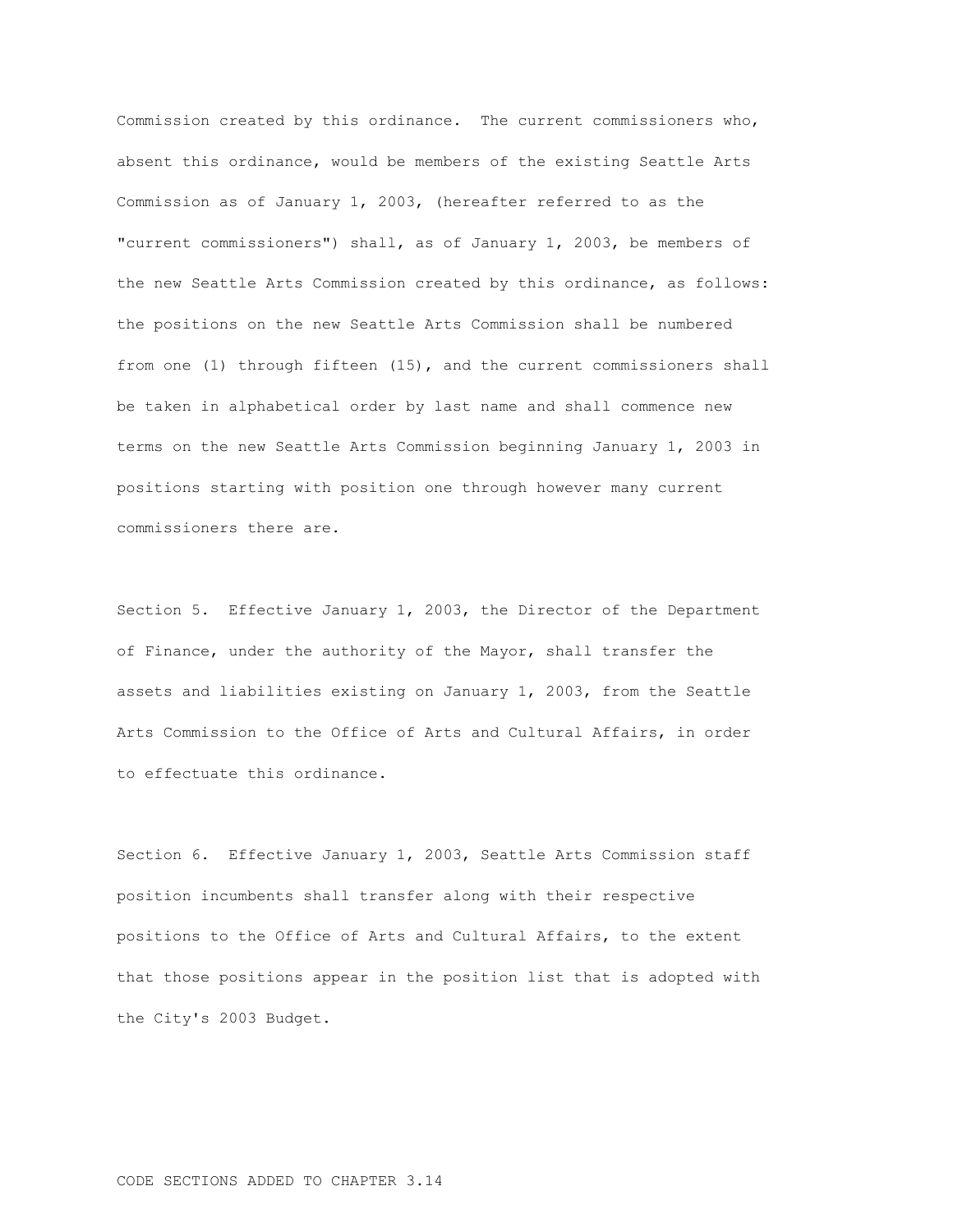Section 7. Effective January 1, 2003, the following sections are added to the Seattle Municipal Code Chapter 3.14 under a new Subchapter VI.

Subchapter VI. Office of Arts and Cultural Affairs

SMC 3.14.800 Office established-Purpose and Functions

 There is established in the Executive Department an Office of Arts and Cultural Affairs, under the direction of the Mayor, to stimulate a diverse and lively arts and cultural environment that draws on the full potential of artists across a broad cultural spectrum, reflects and responds to civic concerns and aspirations, and enriches the lives of all members of our community. The functions of the Office of Arts and Cultural Affairs shall include the following:

A. Assist the City in the development of high quality arts and cultural programs and services, and promote Seattle as a capital of creativity and innovation;

B. Advise the City on arts and cultural policy;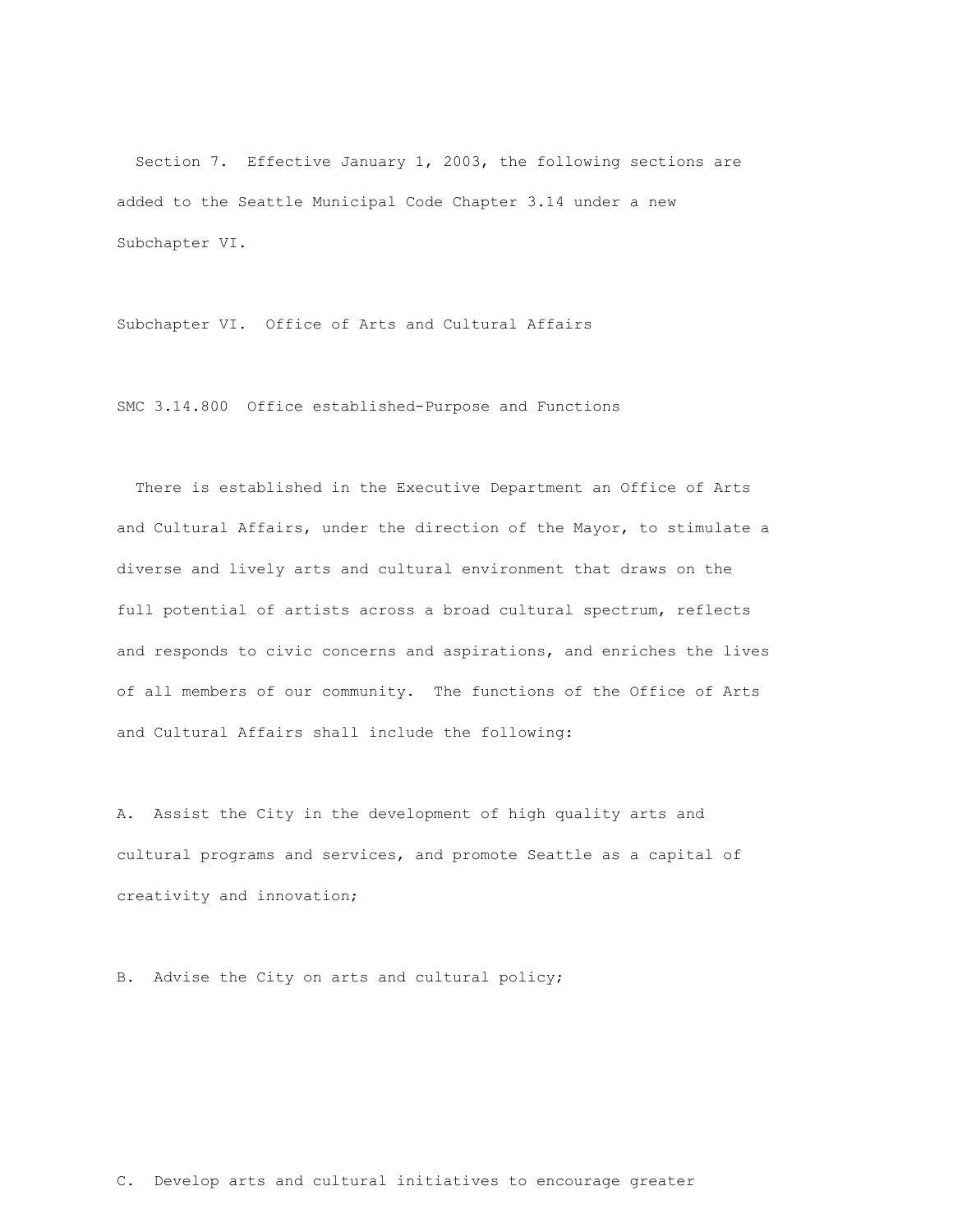participation in, and increased public access to, arts and culture in Seattle. Such programs and initiatives may include partnerships with other City agencies, as well as other public or private entities;

D. Administer and implement the City of Seattle's Municipal Arts Fund, including the "One Percent (1%) for Art" appropriations;

E. Provide information and resources to artists and arts and cultural organizations; and

F. Promote Seattle's artistic and cultural assets in music, visual arts, performing arts, literary arts, and media arts.

SMC 3.14.810 Director-Appointment and Removal

The Director of the Office of Arts and Cultural Affairs shall be appointed by the Mayor, subject to confirmation by a majority vote of all members of the City Council, and may be removed by the Mayor upon his or her filing a statement of reasons therefor with the City Council.

SMC 3.14.815 Director-Duties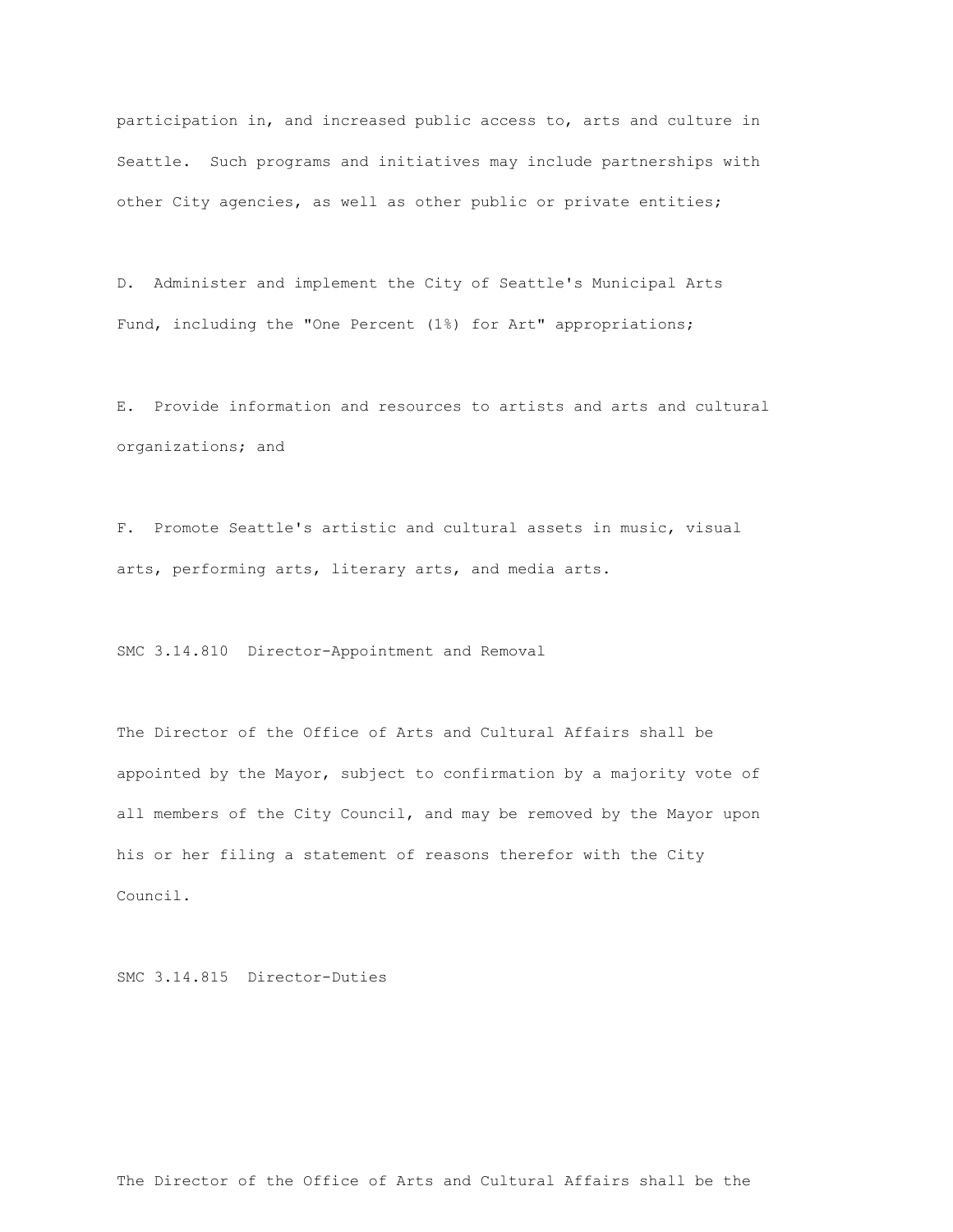head of and responsible for the administration of the Office of Arts and Cultural Affairs. Under the direction of the Mayor, the duties of the Director of the Office of Arts and Cultural Affairs shall include the following:

A. Subject to the City's personnel ordinances and rules, appoint, assign, supervise, control, and remove all officers and employees in the Office of Arts and Cultural Affairs;

B. Prepare and update annually a Municipal Arts Plan, as required by SMC 20.32.040;

C. Manage the preparation of the preliminary proposed budget for the Office of Arts and Cultural Affairs subject to review and comment by the Seattle Arts Commission, authorize necessary expenditures and enter into contracts for professional and expert services in accordance with the adopted budget, develop and manage programs, and undertake authorized activities;

D. Administer all ordinances pertaining to the Office of Arts and Cultural Affairs and its functions;

E. Execute, administer, modify and enforce such agreements and instruments as he or she shall deem reasonably necessary to implement arts and culture programs consistent with all applicable laws and ordinances, as he or she shall deem appropriate for carrying out the responsibilities, functions, and activities of the Office of Arts and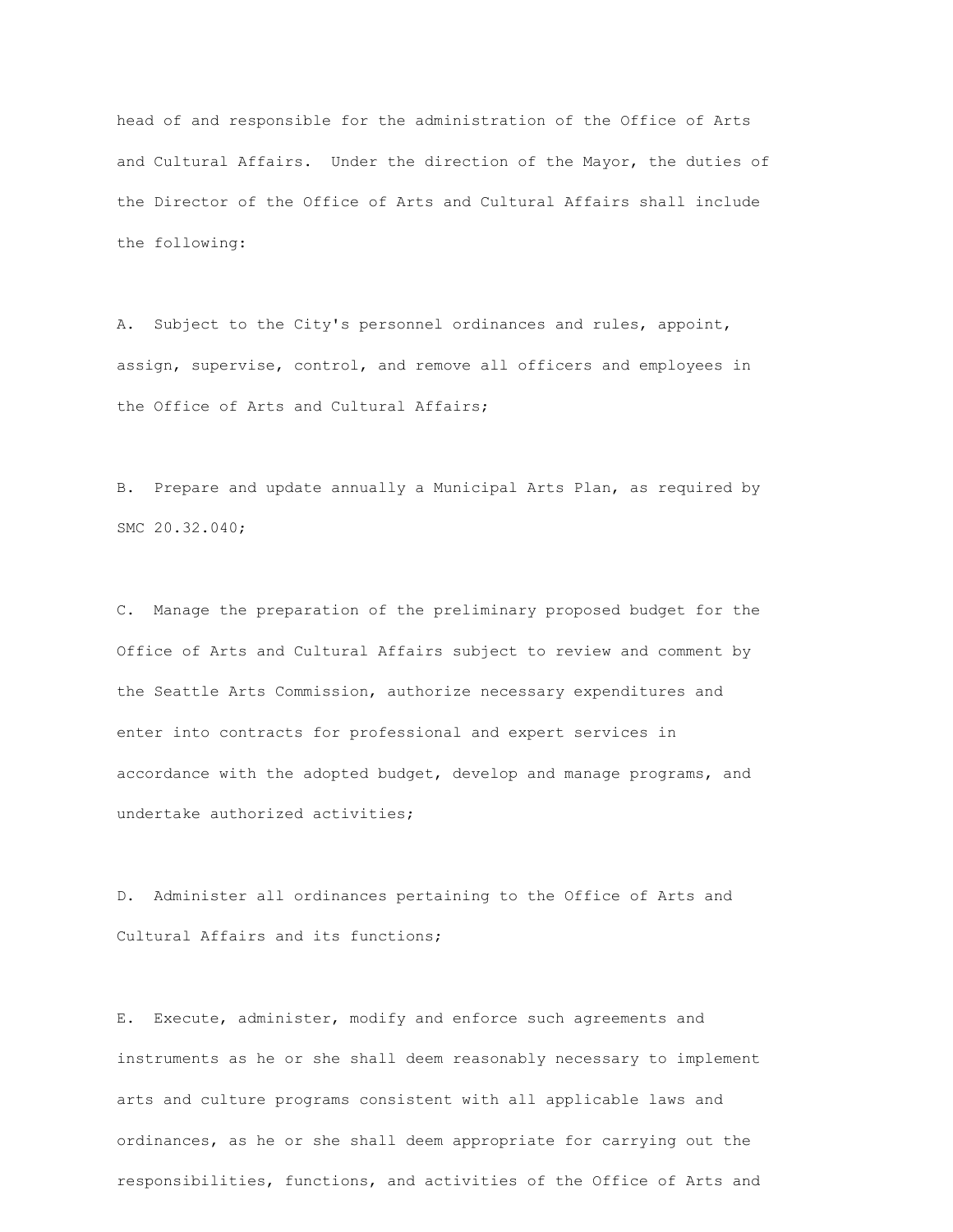Cultural Affairs; apply for grants and donations for departmental programs; and solicit and use volunteer services;

F. Serve, in conjunction with other affected members of the Mayor's Cabinet, as the City's representative to intergovernmental and publicprivate boards, commissions, organizations, and committees engaged in issues pertaining to arts and culture;

G. Provide staff support for all commissions associated with the Office of Arts and Cultural Affairs;

H. Consult with and report regularly to the commissions associated with the Office of Arts and Cultural Affairs on the workings of the Office, and attend, either in person or by designated representative, all regular meetings of the commissions;

I. Make periodic reports to the Mayor and City Council concerning the activities of the Office of Arts and Cultural Affairs and programs for the arts and culture, generally;

J. Promulgate and amend, in accordance with the City Administrative Code, SMC Chapter 3.02, rules and regulations to carry out Office of Arts and Cultural Affairs activities; and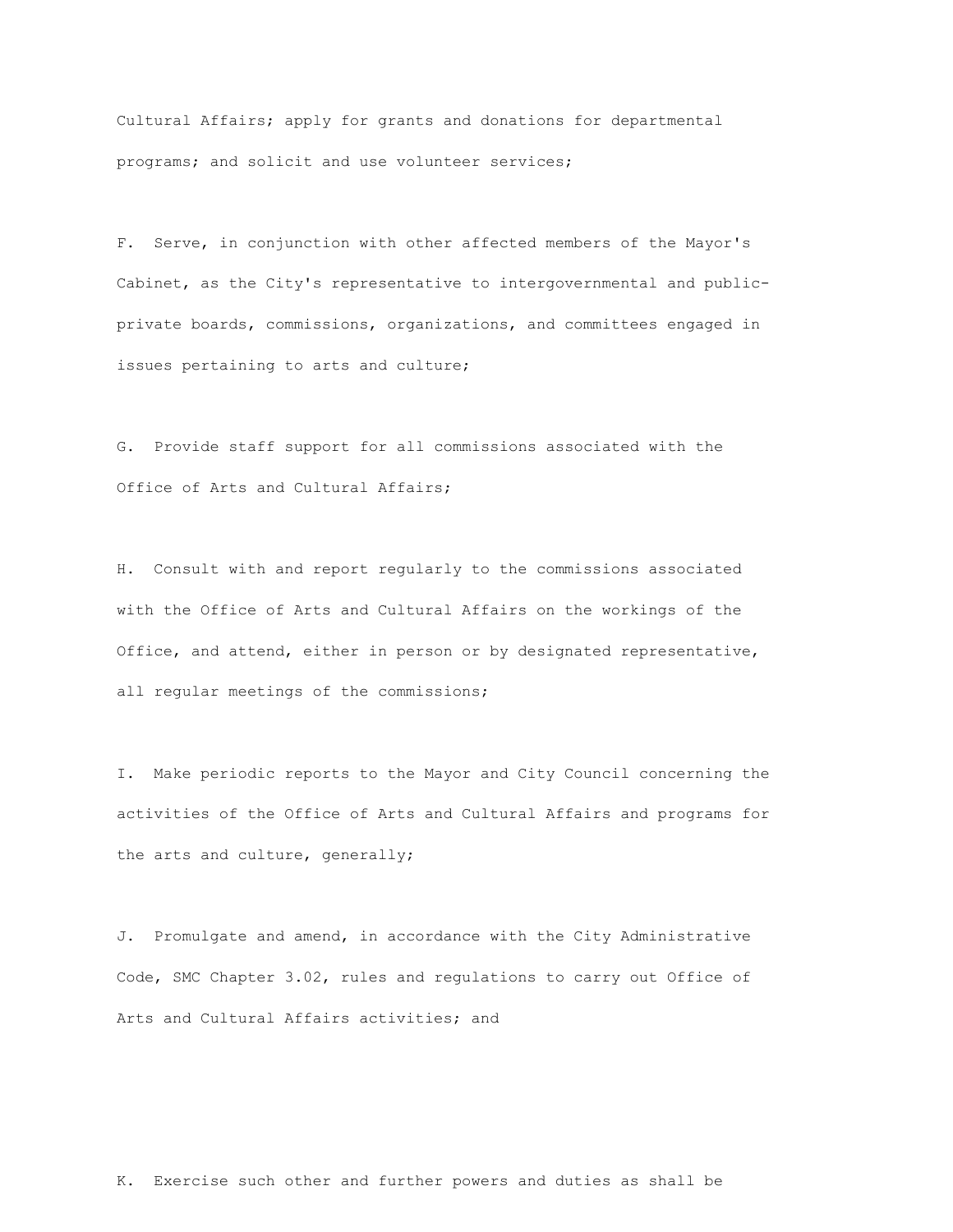prescribed by ordinance.

SMC 3.14.820 Seattle Arts Commission-Established

There is established a Seattle Arts Commission to promote and encourage public programs to further the development and public awareness of and interest in arts and culture and to act in an advisory capacity to the City in connection with the artistic and cultural development of Seattle.

SMC 3.14.825 Seattle Arts Commission-Membership and Officers

The Seattle Arts Commission shall consist of fifteen (15) members. Except as provided for some initial terms in Section 4 of this ordinance, seven (7) members shall be appointed by the City Council, seven (7) members shall be appointed by the Mayor, and the fifteenth member shall be appointed by the Commission as constituted. Positions on the Seattle Arts Commission shall be numbered from one (1) through fifteen (15). For purposes of filling vacancies, odd-numbered positions from position one (1) through position thirteen (13) shall be Mayor-appointed positions and even-numbered positions shall be Council-appointed positions. Each member shall serve for a term of two (2) years, with an option for renewal, not to exceed three (3) terms or six (6) years; provided that for positions one (1) through seven (7), the initial terms shall be one (1) year, and these initial terms shall not count toward the three (3)-term or six (6)-year maximum. Membership shall reflect Seattle's artistic, cultural, and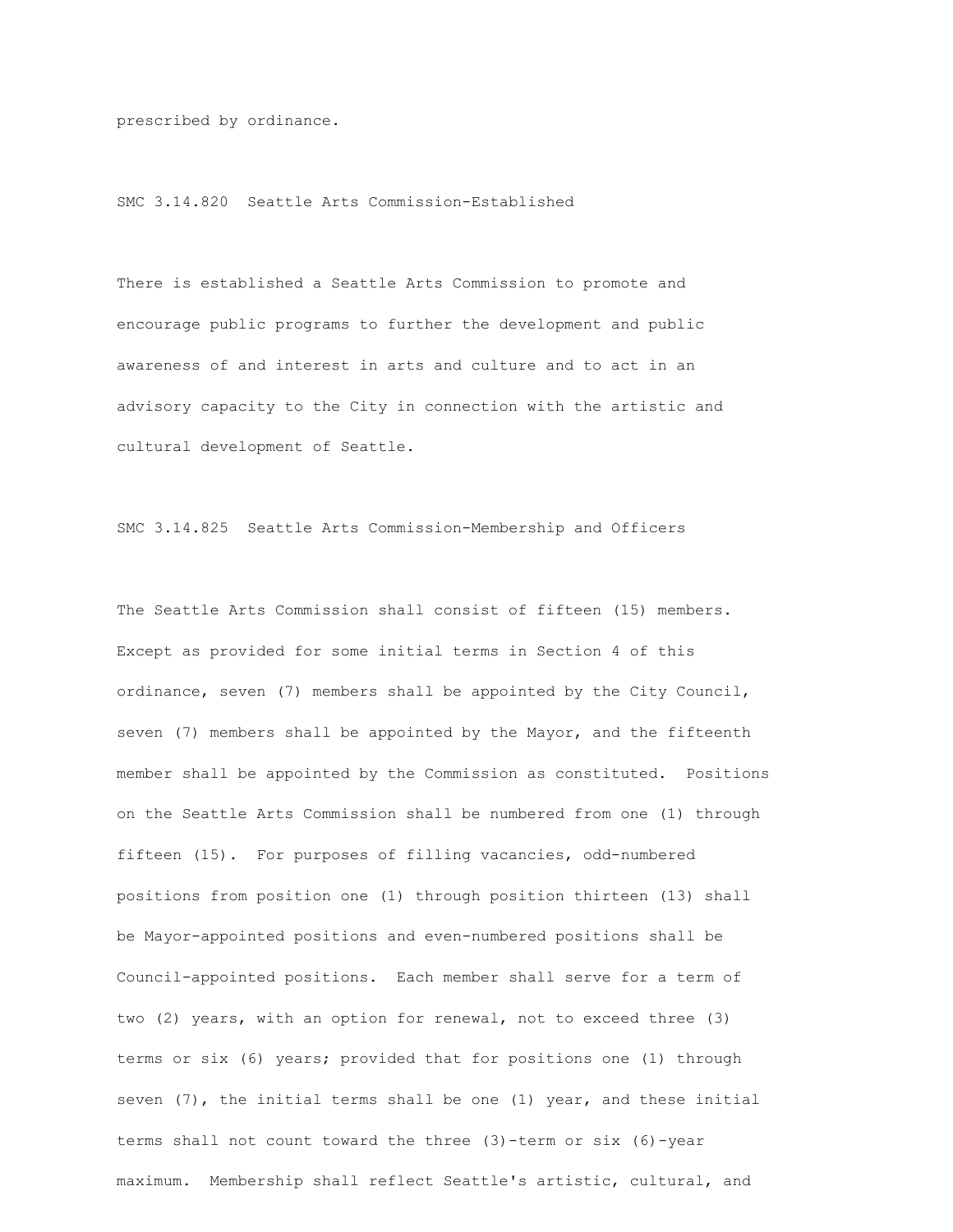geographic diversity, and include members from the community at large. The Commission shall elect from its members such officers as it shall deem necessary; provided, that a Chairperson shall be elected by a simple majority of the members for a one (1) year term.

In addition to the members set forth above, one (1) designated young adult position shall temporarily be added to the Seattle Arts Commission pursuant to the Get Engaged Program, SMC Chapter 3.51. The terms of service related to the young adult member's role on this Commission are set forth in SMC 3.51. The Get Engaged Program and all provisions related to this young adult position will terminate as of August 31, 2003.

SMC 3.14.830 Seattle Arts Commission-Duties

The Seattle Arts Commission shall have the following duties:

A. Promote greater public participation in, and access to, arts and culture;

B. Advocate for the role of arts and culture in civic life, and for the value of arts in education;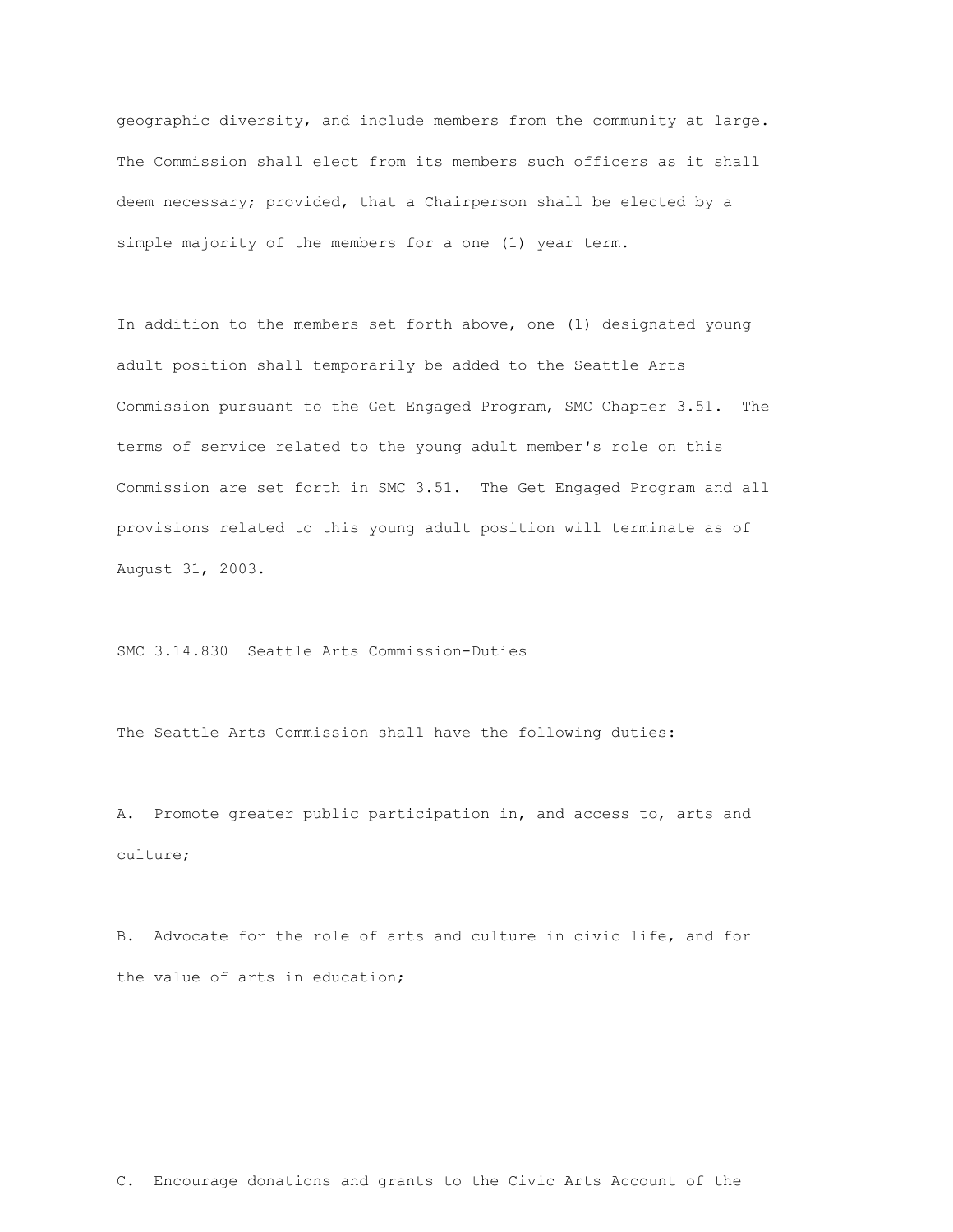General Donation and Gift Fund and advise the Director of the Office of Arts and Cultural Affairs regarding the receipt and expenditure of such funds;

D. Advise the City concerning the receipt of or purchase of works of art to be placed on municipal property, except for museums or art galleries or works of art placed or to be placed in connection with projects reviewed by the Seattle Design Commission;

E. Advise and assist the City in connection with such other artistic activities as may be referred to it by the City;

F. Review the preliminary proposed budget for the Office of Arts and Cultural Affairs as prepared by the Director of the Office of Arts and Cultural Affairs, and comment as appropriate before the budget is submitted to the Mayor;

G. Initiate, sponsor or conduct, alone or in cooperation with other public or private agencies, public programs to further the development and public awareness of, and interest in, the fine and performing arts;

H. Hold regular public meetings and keep a written record of its proceedings which shall be a public record; and

I. Adopt administrative rules and procedures necessary to accomplish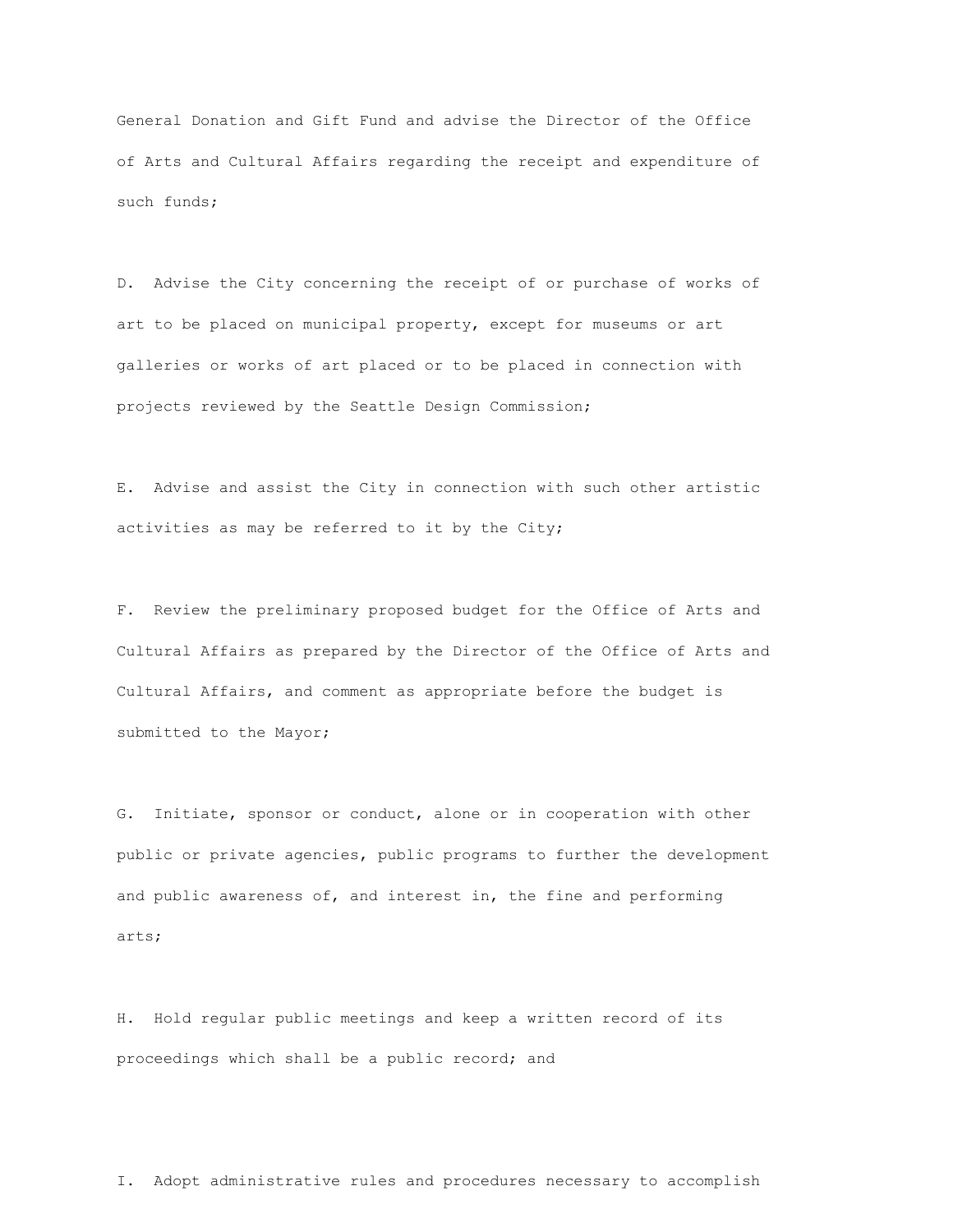its purposes.

SMC 3.14.840 Deaccessioning and disposition of surplus artworks.

A. When the Seattle Arts Commission determines that an artwork is surplus to the City's collection of artworks, the Commission may deaccession the same and arrange for its disposition through an exchange of the artwork for one (1) or more other artwork(s) of comparable aggregate value for the City's collection, with the City being responsible for the payment or receipt of any monetary difference between the value of the City's artwork and the aggregate value of such exchanged  $artwork(s)$ ; through a sale by an art gallery or dealer; through a public auction or process inviting bids or proposals from the public and the acceptance of the best response; through the Director of Executive Administration in the same manner as other surplus property; through an indefinite loan to another governmental entity on condition that the receiving entity will maintain the artwork and provide an accompanying notice of the City's retained ownership; or through redonation, sale or other arrangement agreed upon with the donor or artist at the time of the City's acquisition of such artwork; and, in the event the artwork has been destroyed or damaged beyond repair at a reasonable cost, or has no or only a negligible value, it may be disposed of as scrap.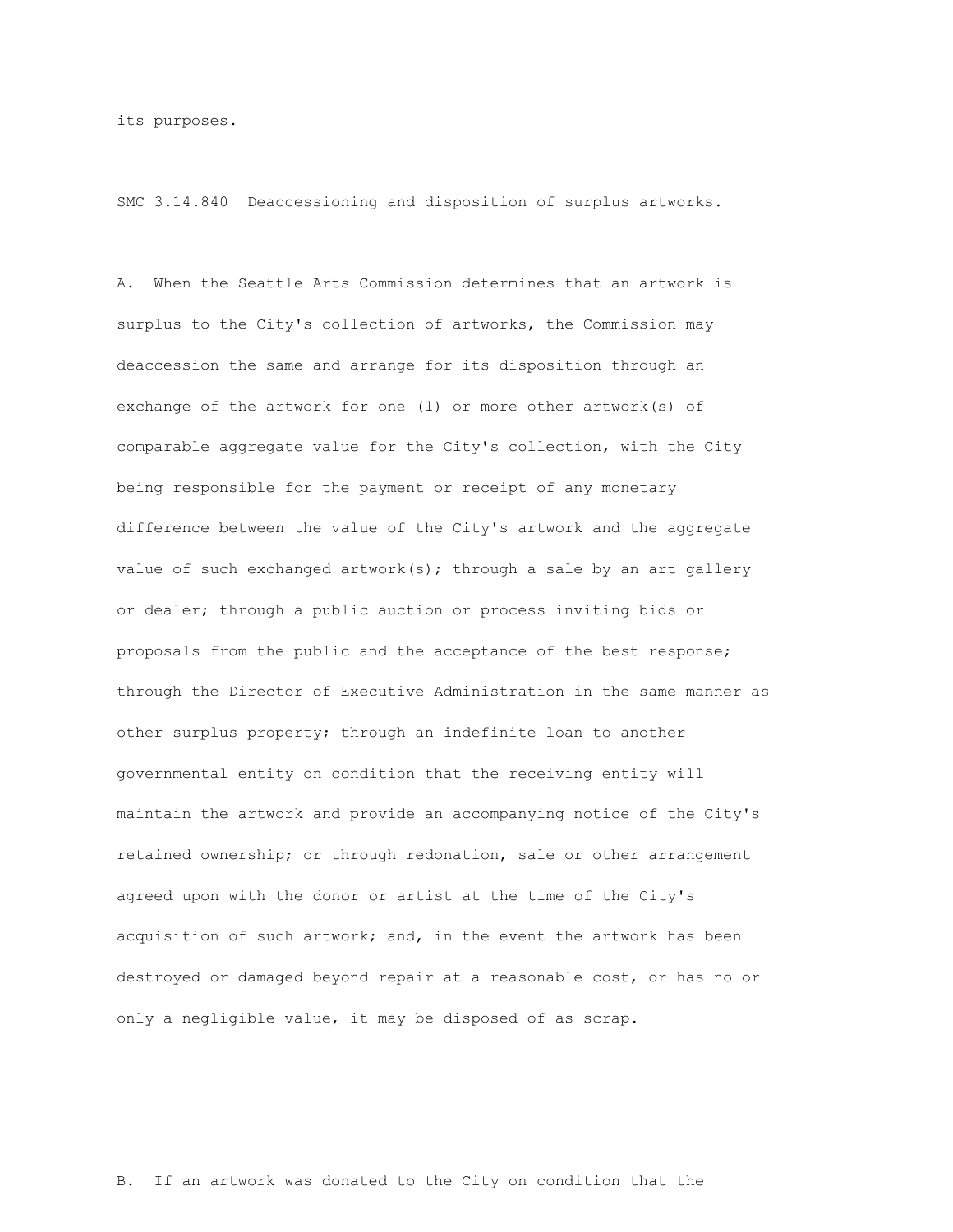artwork be returned or transferred to another person or entity when it is no longer displayed or ceases to be a part of the City's collection, upon the occurrence of circumstances making such condition applicable, the Seattle Arts Commission shall request directions from the donor or the donor's representative(s), as appropriate, and return the artwork to the donor or transfer the artwork consistent with the terms of such condition, if such condition applies, and the directions of the donor or the donor's representative.

C. In the event the artist has reserved a right to repurchase the artwork when the City's artwork is to be disposed of, the Seattle Arts Commission shall allow the artist a reasonable opportunity to buy it back at its fair market value, as determined by appraisal. Alternatively, the Commission may accept the exchange of the artwork for one (1) or more other artwork(s) that the Commission is willing to include in the City's collection and that has/have an aggregate appraised value equal to the fair market value of the City's artwork.

D. The Office of Arts and Cultural Affairs may implement, in connection with the deaccessioning of any artwork in the City's collection, a written commitment made to the creator or donor of any artwork at the time such artwork is commissioned, purchased, donated, or otherwise procured for the City's collection, to share with such creator or donor a portion of the proceeds of the sale of such artwork upon its deaccessioning and removal from the City's collection if such sale proceeds, after the deduction therefrom of all of the expenses related to such sale, exceed the amount paid by the City for such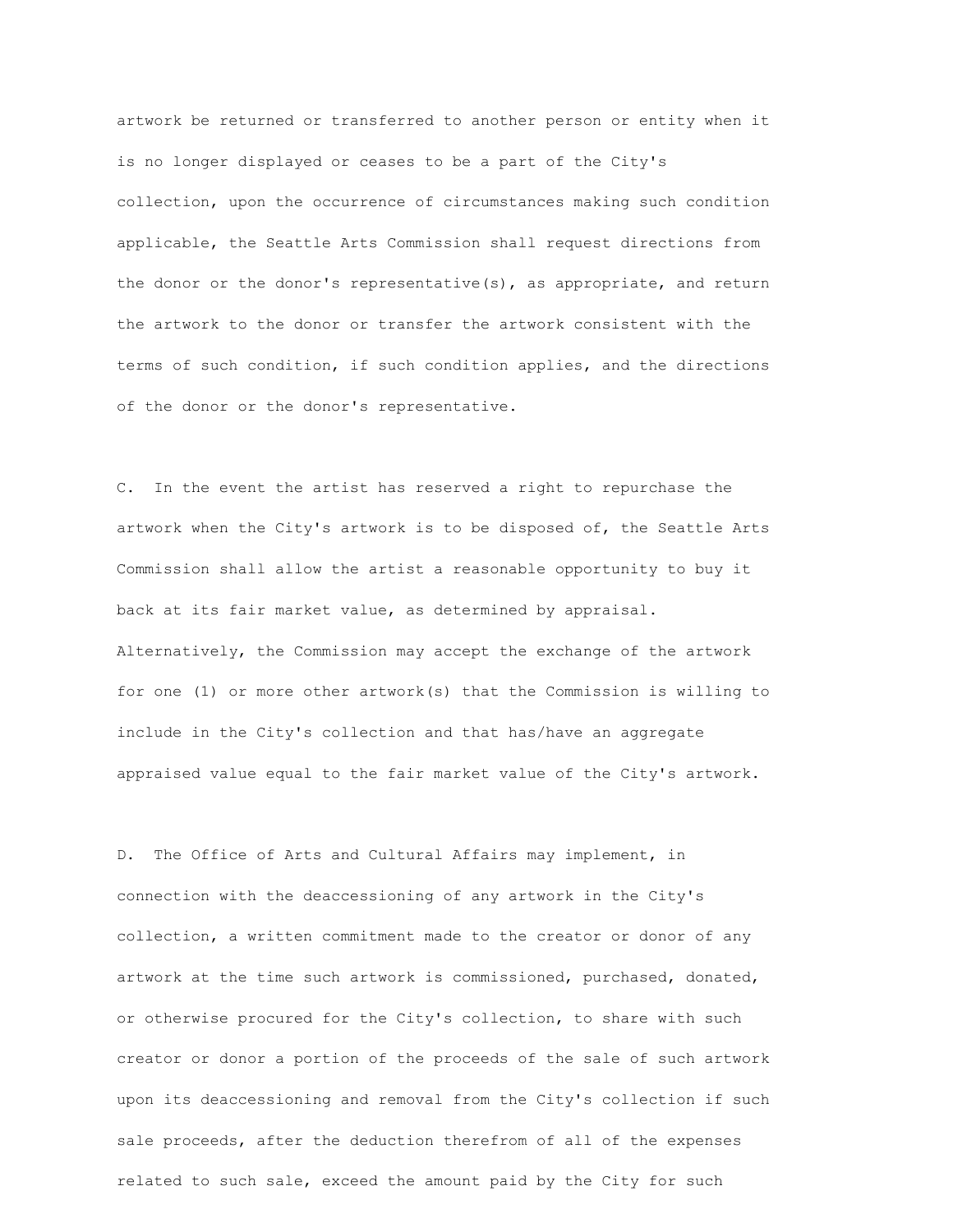artwork by at least Two Hundred Dollars (\$200) and the portion of such proceeds that is provided to the creator or donor under such commitment does not exceed fifteen (15) percent of such proceeds.

E. No artwork shall be deemed surplus to the City's collection of artworks if the City administrative unit responsible for administration of the fund used to acquire the same requests its retention and the City's legislative authority provides for the continued maintenance of such artwork.

SMC 3.14.845 Application of proceeds of sale of artwork.

 A. The proceeds from the sale of a purchased artwork, after deducting the expenses of the sale and any percentage share due to the artist, as authorized by subsection D of this section, shall be deposited to the credit of the fund from which the expenditure was originally made to acquire the artwork.

 B. Any work of art that is an asset of a revenue bond or voterapproved general obligation bond fund may be replaced by exchange for one (1) or more other works of art or an aggregate equivalent value, and may not be disposed of as surplus or deaccessioned property without being so replaced until after the redemption date for all bonds of the particular bond issue that served as the revenue source for the acquisition of such work of art.

C. The proceeds from the sale of an artwork that had been donated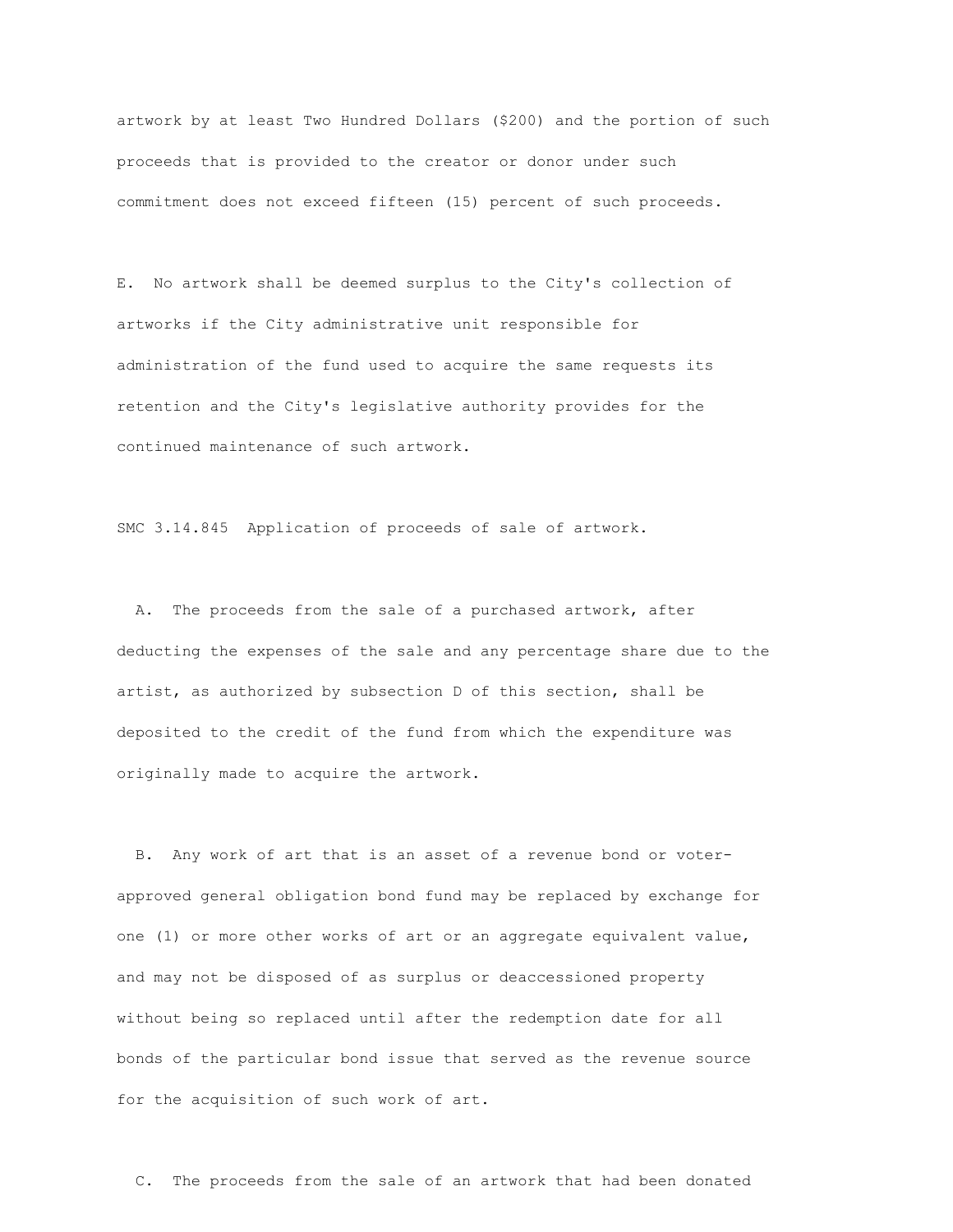to the City shall be deposited and expended in accord with the donor's direction accompanying the gift, and in the absence of such instructions, to the Municipal Arts Fund for use in acquiring other artworks.

 D. The Office of Arts and Cultural Affairs is authorized to enter into contractual agreements committing the City to provide the creator of an artwork to be acquired for the City's collection, upon such artwork's subsequent deaccessioning and offering for sale, (1) a first right to purchase such artwork, and (2) up to fifteen (15) percent of the net proceeds of such sale if, following the deduction and payment of all sale-related expenses, such net proceeds equal or exceed Two Hundred Dollars (\$200).

### AMENDMENTS TO OTHER MUNICIPAL CODE SECTIONS

 Section 8. Effective January 1, 2003, Section 5.40.120 of the Seattle Municipal Code (pertaining to Admission Tax) is amended as follows:

SMC 5.40.120 Receipts to General Subfund and Arts Account.

All receipts from the admission tax levied in this chapter shall be placed in the General Subfund of the General Fund, except that from and after January 1, 2001, twenty (20) percent of all admission tax receipts, other than receipts generated by men's professional basketball games and, during 2001, by men's professional football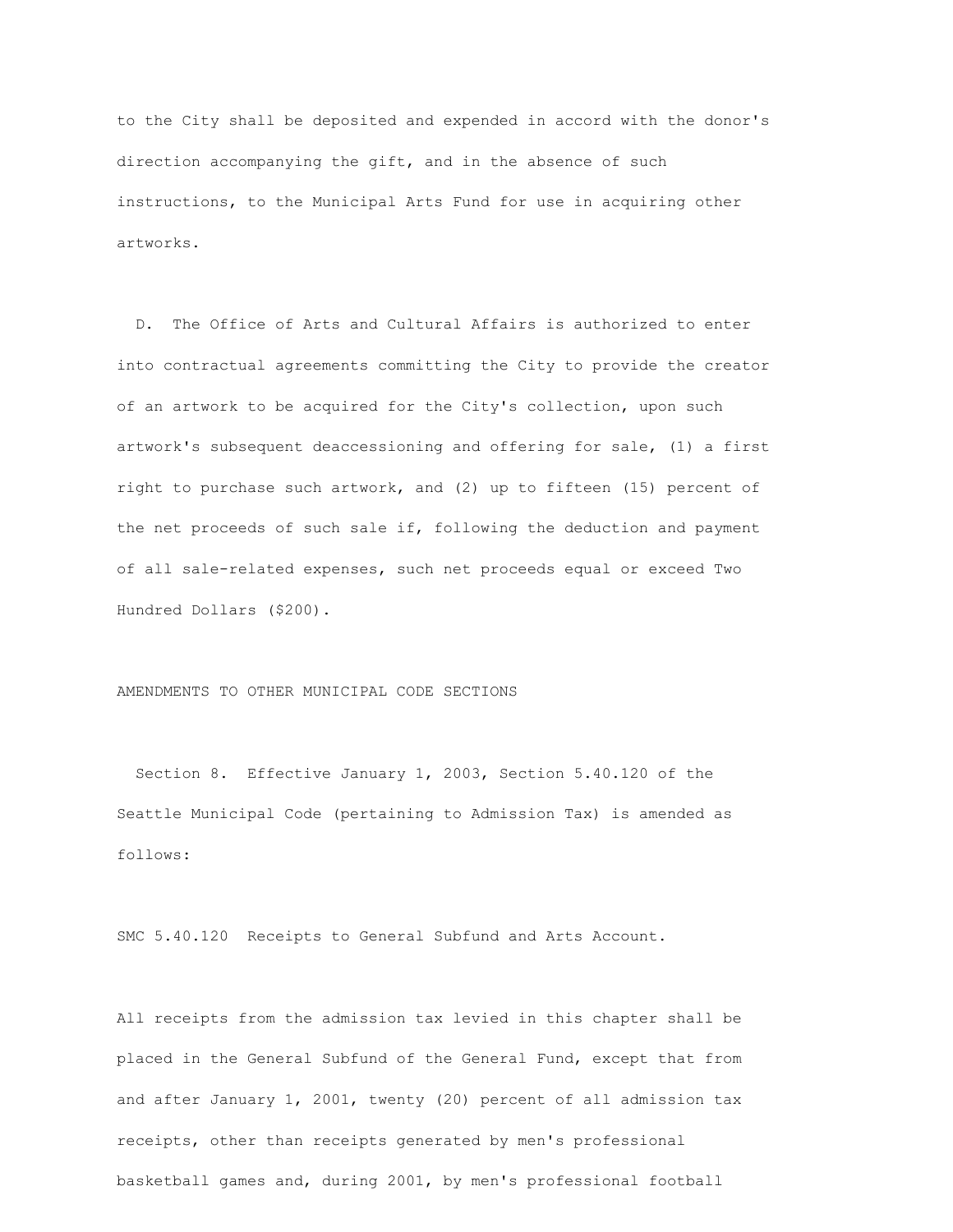games, and men's professional baseball games, shall be deposited into the Arts Account of the General Subfund of the General Fund. Money in the Arts Account of the General Subfund shall be annually appropriated to the Office of Arts and

Cultural Affairs for the following purposes:

A. Initiatives to keep artists living, working and creatively challenged in Seattle;

B. Initiatives to build community through the arts and create opportunities for the public to intersect with artists and their work; and

C. For each new generation, initiatives that include art opportunities for youth in and out of school.

Section 9. Effective January 1, 2003, Section 5.78.030 of the Seattle Municipal Code (pertaining to the City's Gift Catalogue program) is amended as follows:

SMC 5.78.030 Expenditures -Office of Arts and Cultural Affairs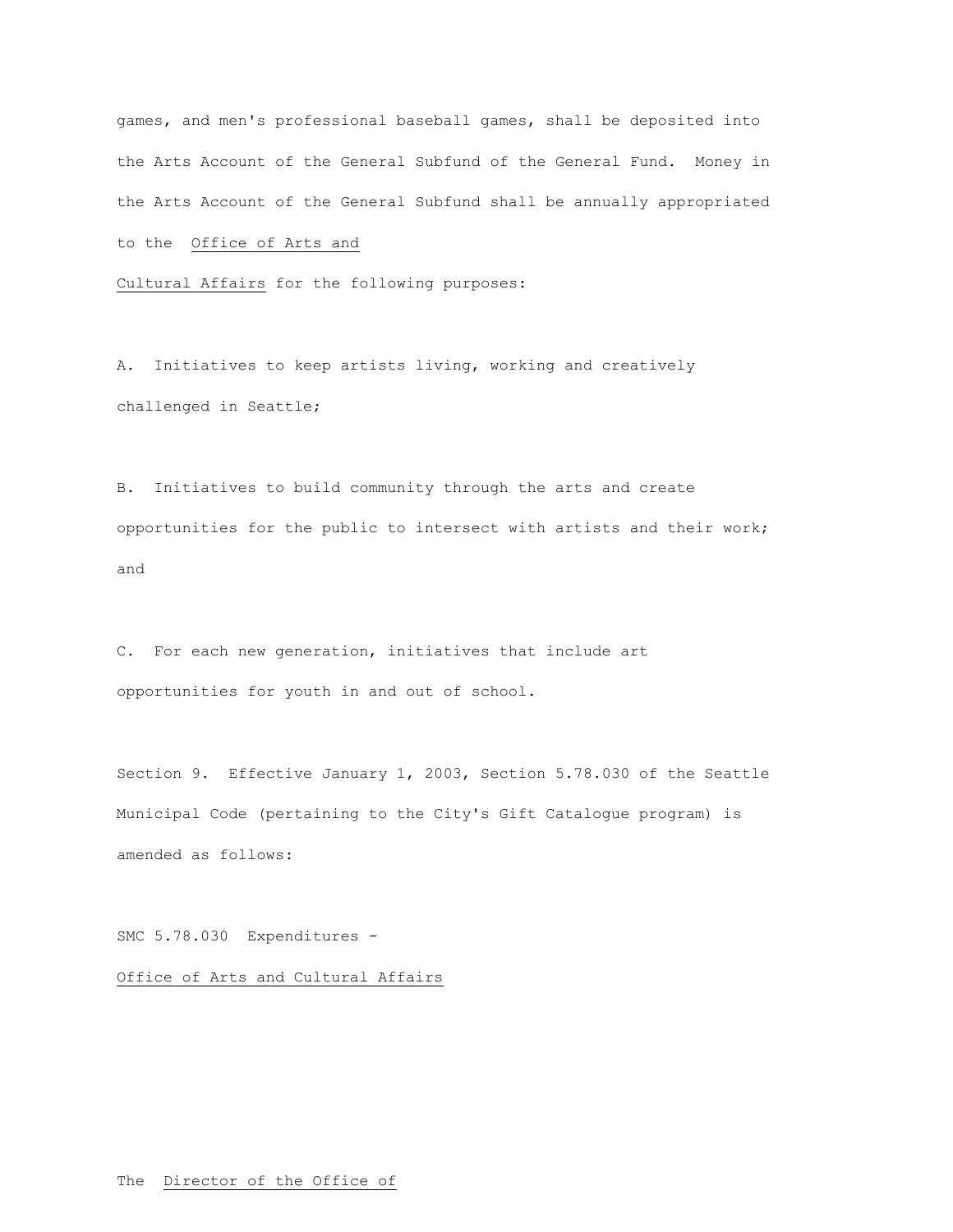Arts and Cultural Affairsis authorized to direct expenditures for the donations made to the Office of Arts and Cultural Affairs programs (formerly known as Seattle Arts Commission programs in the City's Gift Catalogue as designated by the donor; and the City Director of Executive Administration is authorized to draw and to pay warrants against said program accounts or subaccounts on vouchers approved by said Commission as to payee and purpose. If the applicable fund is solvent at the time payment is ordered, the Director of Executive Administration may elect to make payment by check.

Section 10. Effective January 1, 2003, Subsection 6.295.190(A) of the Seattle Municipal Code (pertaining to All-Ages Dances and Dance Venues) is amended as follows:

SMC 6.295.190 Music and Youth Commission-Composition and Authority

 A. There is established a twelve (12)-member Music and Youth Commission. The Music and Youth Commission shall be housed and or such other department or office as the Mayor shall designate. Six (6) Commission members shall be appointed by majority vote of the City Council, and six (6) Commission members shall be appointed by the Mayor, as follows:

 Section 11. Effective January 1, 2003, Section 20.32.020 of the Seattle Municipal Code (pertaining to Art in Public Works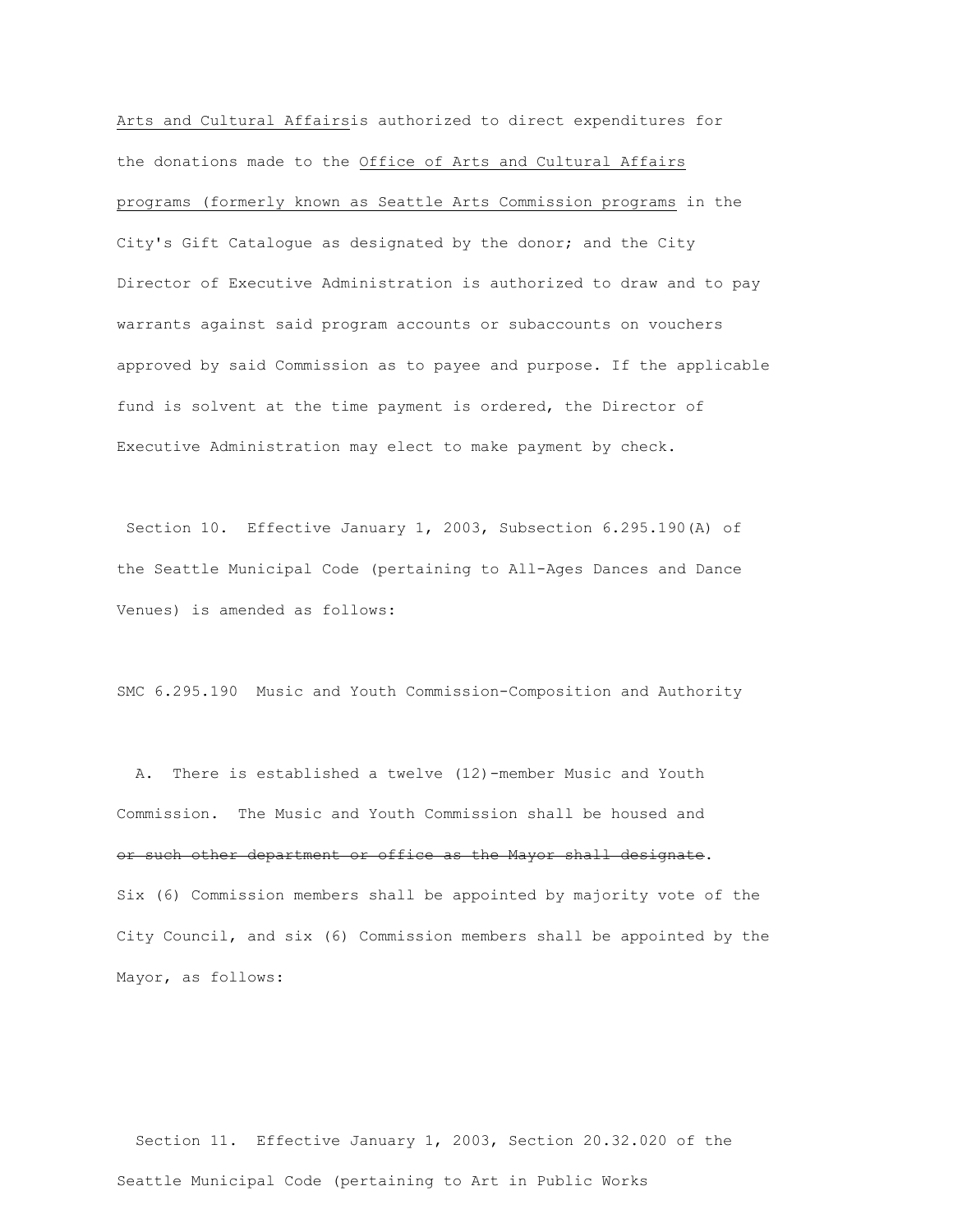Construction) is amended as follows:

SMC 20.32.020 Definitions.

#### A. "Office" means the Office of Arts and Cultural Affairs.

A. B. "Commission" means the Seattle Arts Commission.

B. C. "Construction project" means any capital project paid for wholly or in part by the City to construct or remodel any building, structure, park, utility, street, sidewalk, or parking facility, or any portion thereof, within the limits of The City of Seattle.

C. D. "Eligible fund" means a source fund for construction projects from which art is not precluded as an object of expenditure.

### D. E. "Municipal Arts Plan"

means the plan required by Section 20.32.040 A.

E. F. "Administrative costs" means all costs incurred in connection with the selection, acquisition, installation and exhibition of, and publicity about, City-owned works of art.

Section 12. Effective January 1, 2003, Section 20.32.030 of the Seattle Municipal Code (pertaining to Art in Public Works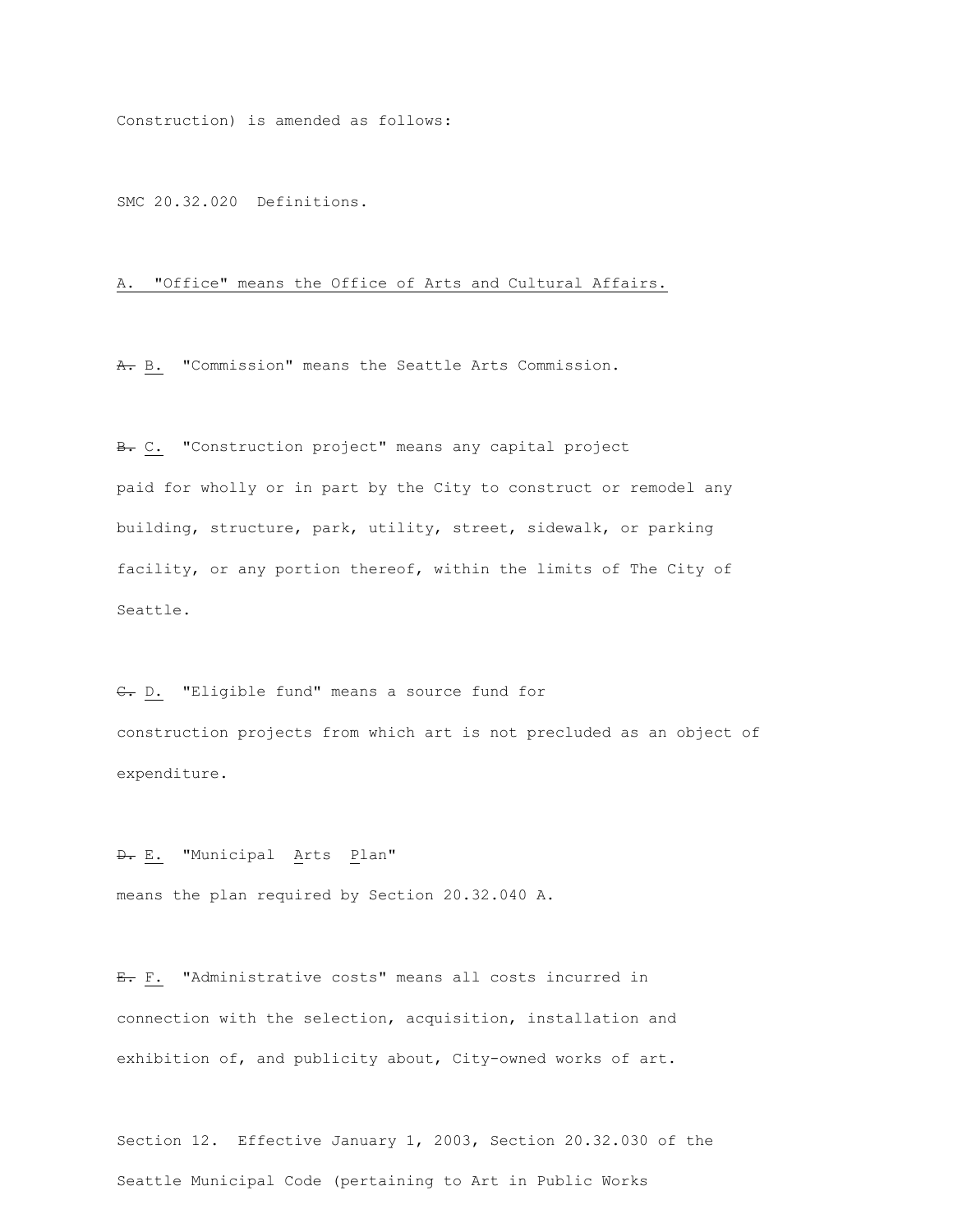Construction) is amended as follows:

SMC 20.32.030 Funds for works of art.

All requests for appropriations for construction projects from eligible funds shall include an amount equal to one (1) percent of the estimated cost of such project for works of art and shall be accompanied by a request from the Office

of Arts and Cultural Affairs for authorization to expend such funds after the same have been deposited in the Municipal Arts Fund. When the City Council approves any such request, including the one (1) percent for works of art, the appropriation for such construction project shall be made and the same shall include an appropriation of funds for works of art, at the rate of one (1) percent of project cost to be deposited into the appropriate account of the Municipal Arts Fund. Money collected in the Municipal Arts Fund shall be expended by

the Office of Arts and Cultural Affairs

for projects as prescribed by the Municipal

Arts Plan, and any unexpended funds shall be carried over automatically for a period of three (3) years, and upon request of the Office of Arts and Cultural

Affairs, carried over for an additional two (2) years. Any funds carried over for three (3) years, or upon special request for five (5) years, and still unexpended at the expiration of such period shall be transferred to the General Fund for general art purposes only; provided, that funds derived from revenue or general obligation bond issues or from utility revenues or other special purpose or dedicated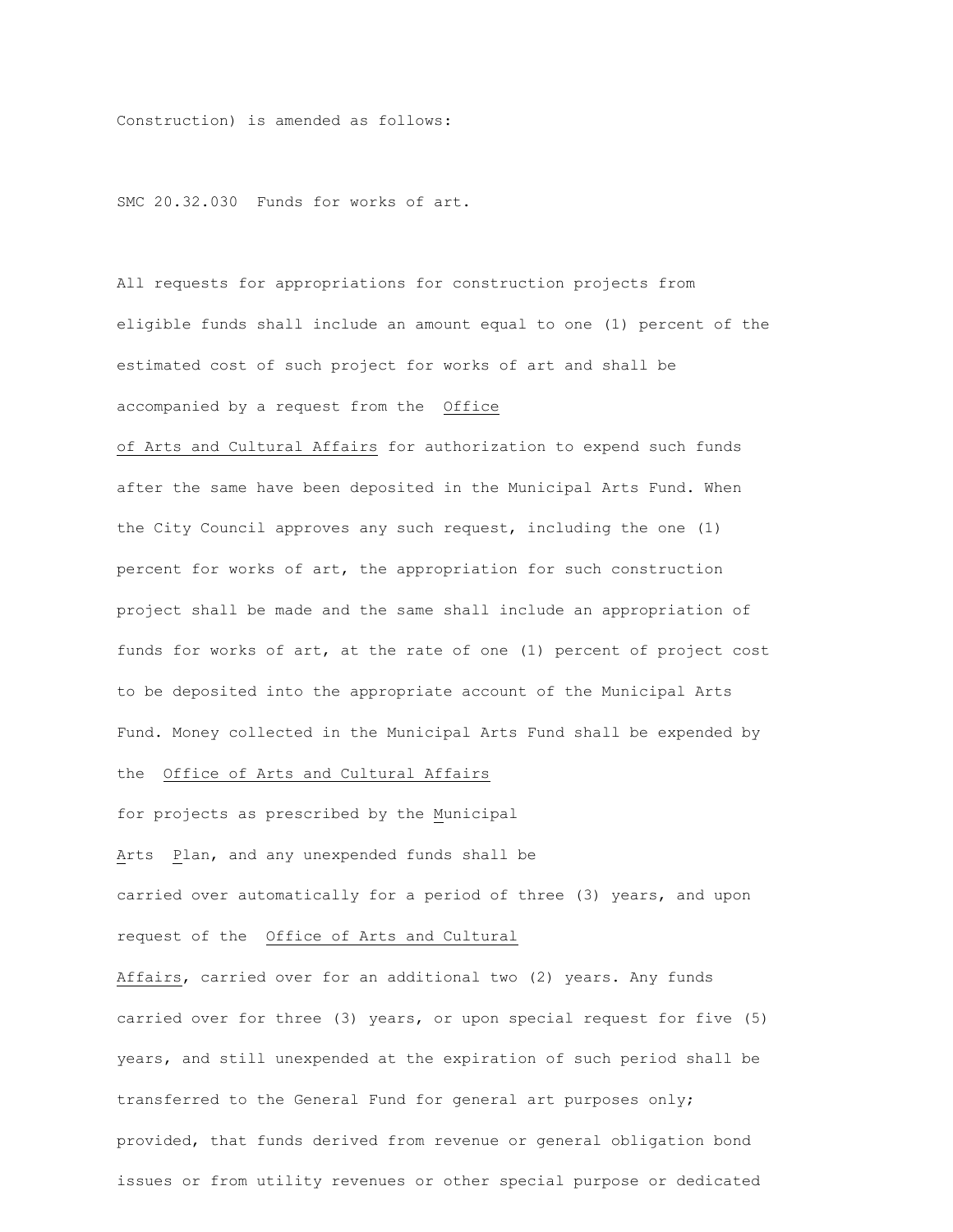funds shall revert to the funds from which appropriated at the expiration of said three (3) or five (5) year period.

Section 13. Effective January 1, 2003, Section 20.32.040 of the Seattle Municipal Code (pertaining to Art in Public Works Construction) is amended as follows:

#### SMC 20.32.040 Office of Arts and

#### Cultural Affairs-Authority

### Commission Office of Arts and Cultural Affairs shall:

A. Prepare, adopt and amend with the Mayor's approval a plan and guidelines to carry out the City's art program, which shall include, but not be limited to, a method or methods for the selection of artists or works of art and for placement of works of art;

B. Authorize purchase of works of art or commission the design, execution and/or placement of works of art and provide payment therefor from the Municipal Arts Fund. The Office of Arts and Cultural Affairs shall advise the department Commission's Office's decision, in consultation with the Seattle Arts Commission, regarding the design, execution and/or placement of a work of art, funds for which were provided by the appropriation for such construction project;

C. Require that any proposed work of art requiring extraordinary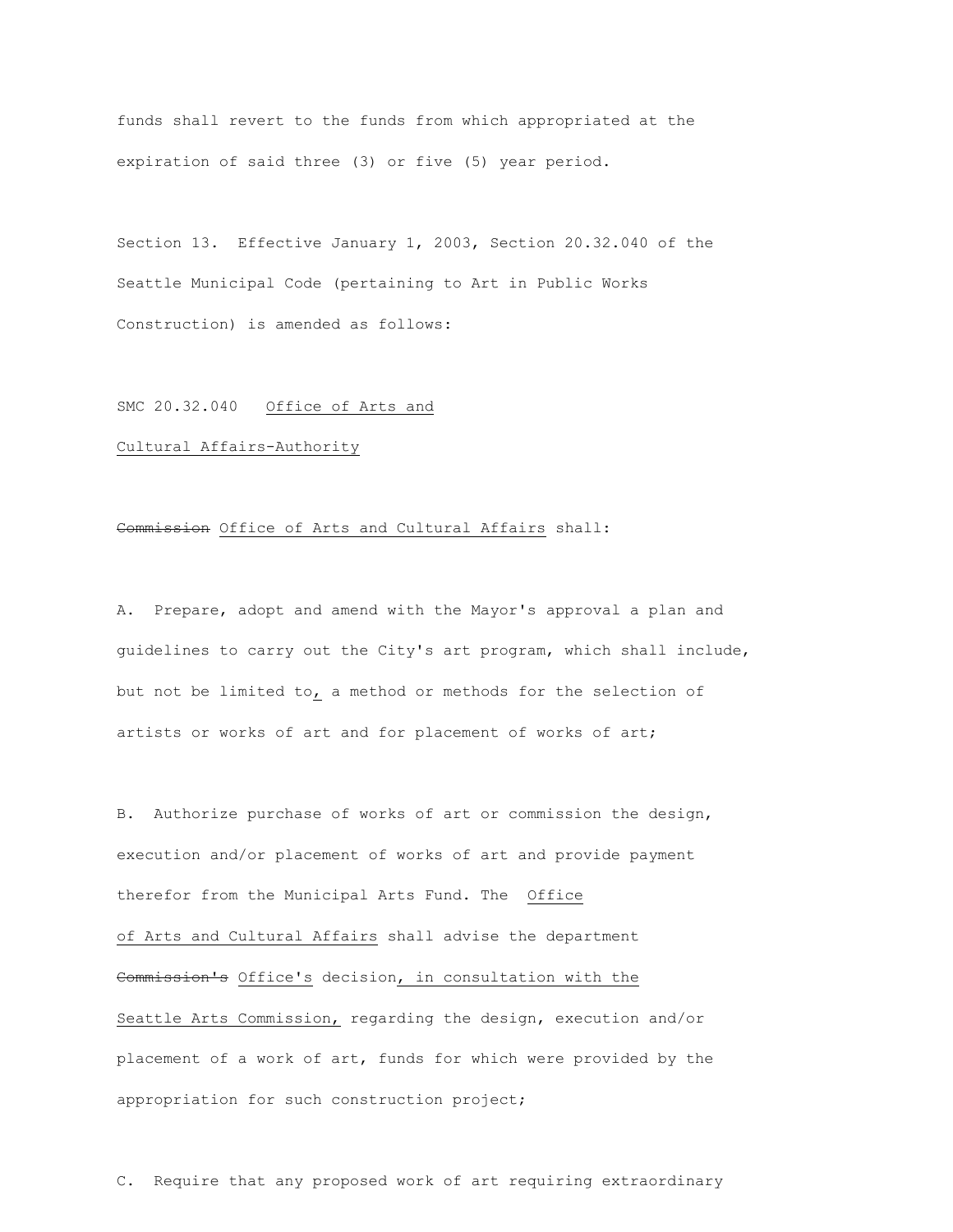operation or maintenance expenses shall receive prior approval of the department head responsible for such operation or maintenance;

D. Promulgate rules and regulations consistent with this chapter to facilitate the implementation of its responsibilities under this chapter.

 Section 14. Effective January 1, 2003, Section 20.32.050 of the Seattle Municipal Code (pertaining to Art in Public Works Construction) is amended as follows:

SMC 20.32.050 Municipal Arts Fund.

There is established in the City Treasury a special fund designated "Municipal Arts Fund" into which shall be deposited funds appropriated as contemplated by Section 20.32.030, together with such other funds as the City Council shall appropriate for works of art, and from which expenditures may be made for the acquisition and exhibition of works of art consistent with the plan specified in Section 20.32.040A, and

### for Office of Arts and Cultural

Affairs staff costs and administrative costs (as defined in SMC Section 20.32.020F that are associated with developing and implementing the Municipal Arts Plan, but not the cost of maintaining City-owned art work, which maintenance cost may be paid from the Cumulative Reserve Subfund or such other source(s) as may be specified by ordinance. Separate accounts shall be established within the Municipal Arts Fund to segregate receipts by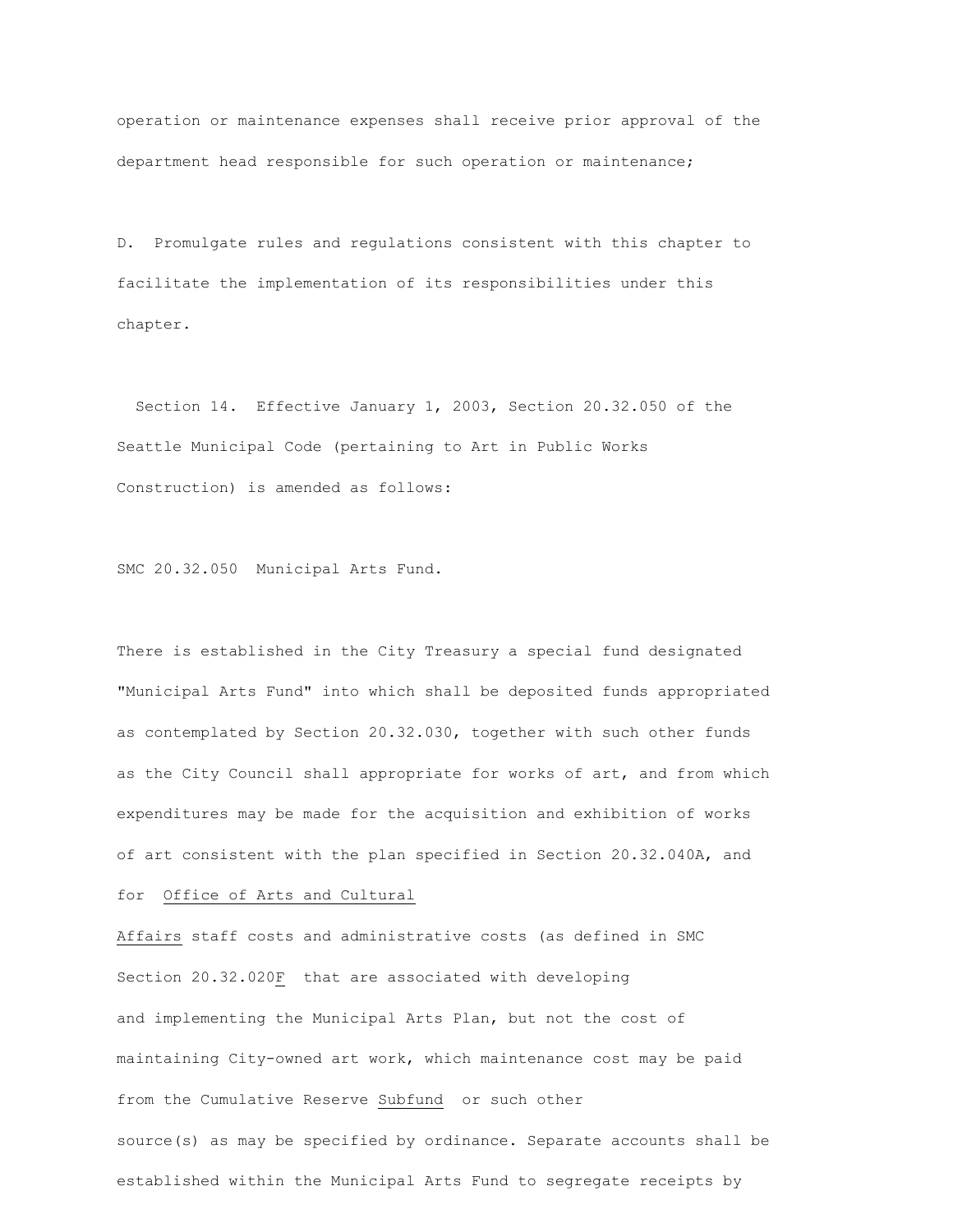source or, when so directed by the City Council, for specific works of art. Disbursements from such fund shall be made in connection with projects approved by the Seattle Arts Commission on vouchers approved by the Director of the Office of Arts and Cultural Affairs .

 Section 15. Effective January 1, 2003, Subsection 22.900A.040(B)(5) of the Seattle Municipal Code (pertaining to Building and Construction Code Permit Fees) is amended as follows:

SMC 22.900A.040 Administration and enforcement.

 B. The Director is authorized to administer, interpret, and enforce the provisions of this subtitle provided, that:

5. The Director of the Office of

Arts and Cultural Affairs shall administer, interpret and enforce Commission the Office's review of projects.

 Section 16. Effective January 1, 2003, Section 22.900G.040 of the Seattle Municipal Code (pertaining to Building and Construction Code Fees Collected for Other Departments) is amended as follows:

SMC 22.900G.040 Fees for review by the

Office of Arts and Cultural Affairs.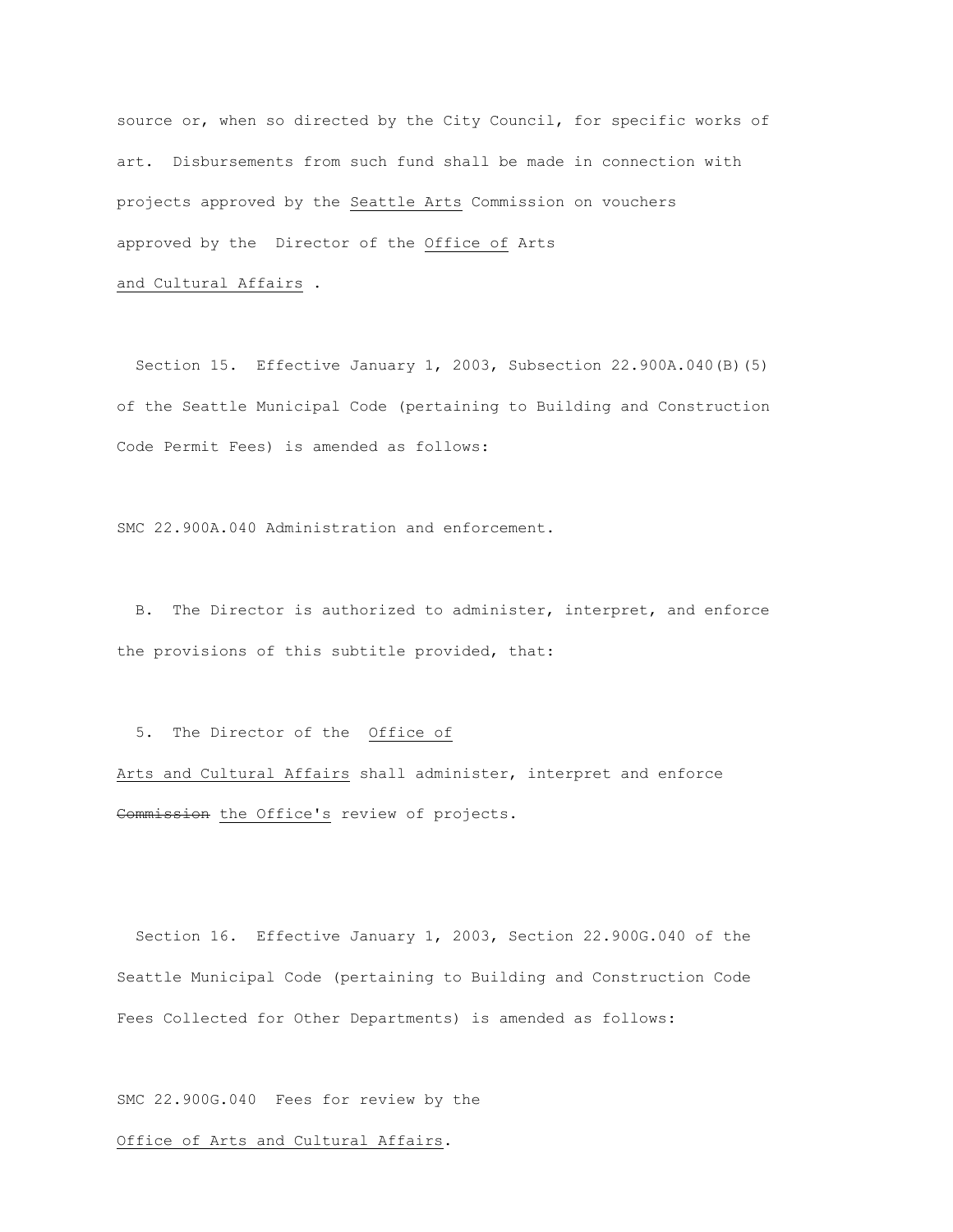### The fee for services furnished by the

Office of Arts and Cultural Affairs is Fifty Dollars (\$50) per hour. The minimum charge is Two Hundred Dollars (\$200).

#### REPEALED

Section 17. Effective January 1, 2003, the following sections or subsections of the Seattle Municipal Code and the corresponding ordinances or sections or parts of sections of ordinances, respectively, are repealed:

3.56.010 Seattle Arts Commission-Commission Established-Membership

3.56.020 Seattle Arts Commission-Organization-Chairman

3.56.030 Seattle Arts Commission-Powers and duties

3.56.040 Seattle Arts Commission-Executive Director-Appointment and duties

3.56.060 Seattle Arts Commission-Deaccessioning and disposition of surplus artworks

3.56.070 Seattle Arts Commission-Application of proceeds of sale of artwork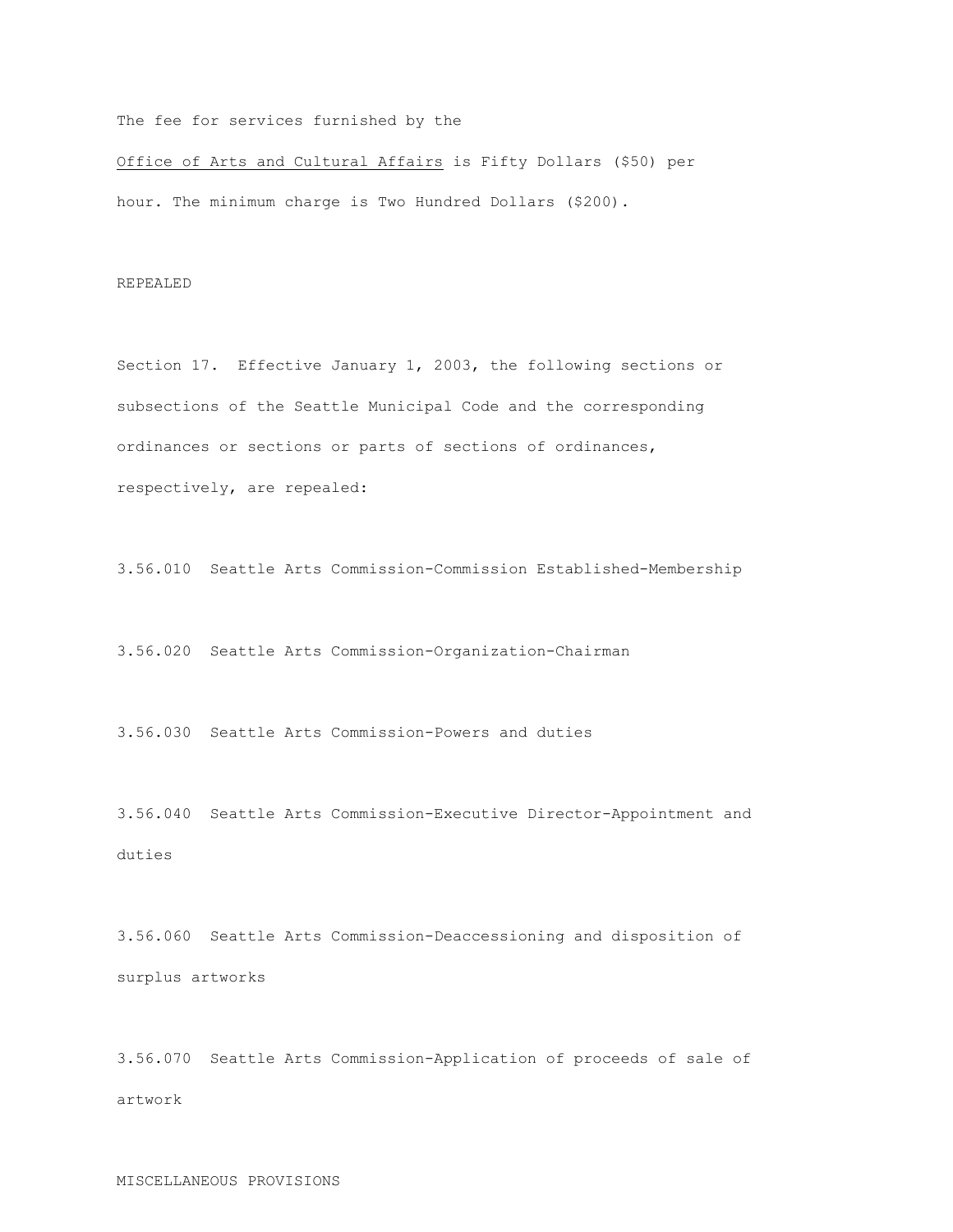Section 18. The headings in this ordinance are for reference purposes only. They have no legal effect, and shall not be codified.

 Section 19. It is the express intent of the City Council that this ordinance makes only those changes to the existing sections of the Seattle Municipal Code or uncodified ordinances shown by striking out, inside double parentheses, text to be deleted, and underlining text to be added. To this end, errors in showing the preexisting Seattle Municipal Code or uncodified ordinances are to be disregarded, and no change in the Seattle Municipal Code is intended thereby.

 Section 20. It is the express intent of the City Council that, in the event another ordinance has heretofore been enacted that amended any section or subsection of the Seattle Municipal Code amended or recodified herein, that earlier amendment should be effectuated with equal dignity to this ordinance if at all possible in the codification of the Seattle Municipal Code and by the courts, notwithstanding the use in this ordinance of an obsolete version of that part of the Seattle Municipal Code on which to show intended amendments.

 Section 21. In the event any section or subsection of the Seattle Municipal Code purported to be amended or recodified herein has heretofore been repealed, the earlier repeal shall be given full effect, and nothing in this ordinance shall be construed to reenact or preserve that section or subsection.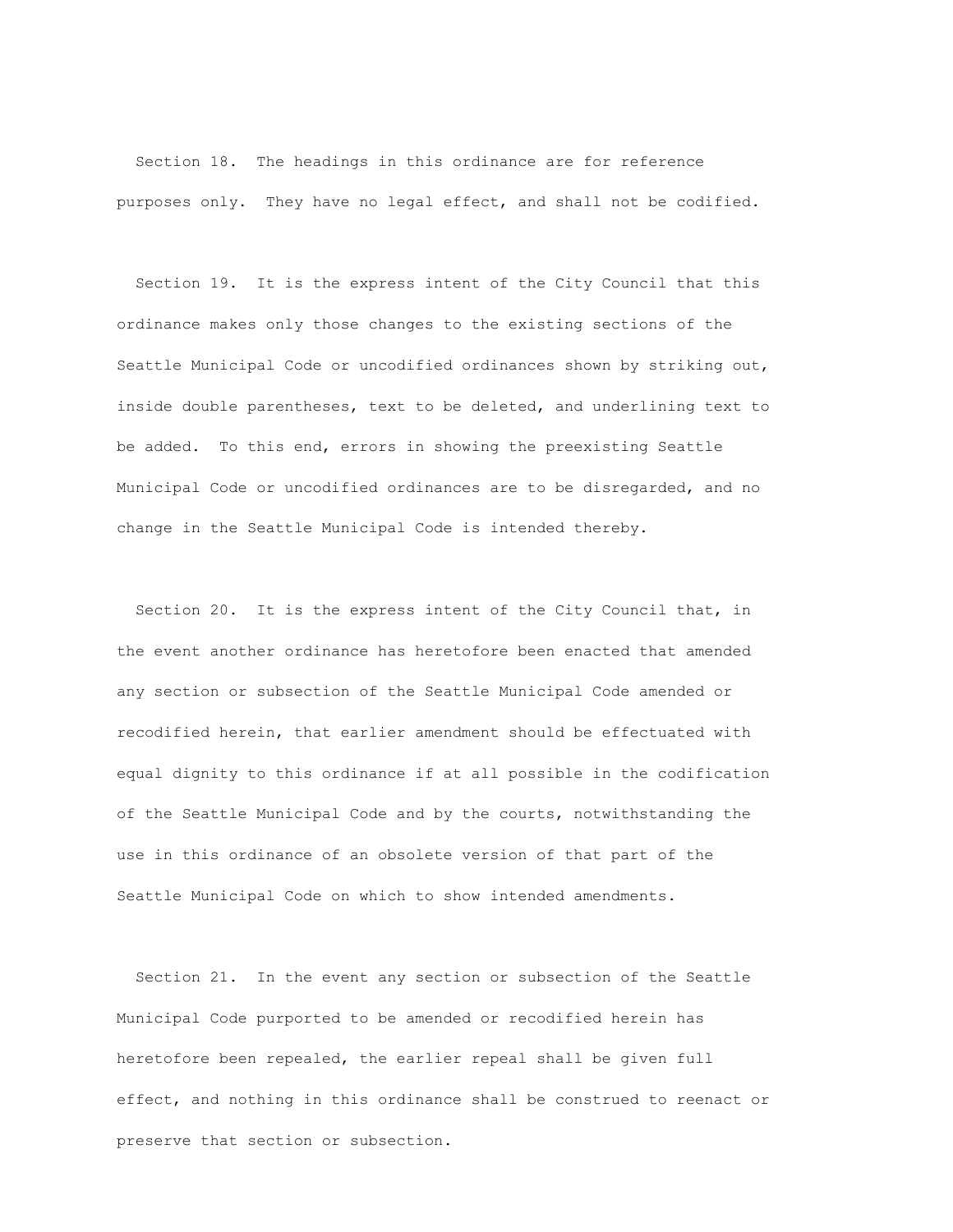Section 22. It is the express intent of the City Council that, in the event a subsequent ordinance refers to a position or office that was abolished by this ordinance, that reference shall be deemed to be to the new position or office created by this ordinance, and shall not be construed to resurrect the old position or office unless it expressly so provides by reference to this ordinance.

 Section 23. It is the express intent of the City Council that, in the event a subsequent ordinance refers to or amends a section or subsection of the Seattle Municipal Code or a previously enacted ordinance that is amended or recodified herein, but the later ordinance fails to account for the change made by this ordinance, the two sets of amendments should be given effect together if at all possible.

 Section 24. The several provisions of this ordinance are declared to be separate and severable and the invalidity of any clause, sentence, paragraph, subdivision, section, or portion of this ordinance, or the invalidity of the application thereof to any person or circumstance, shall not affect the validity of the remainder of this ordinance or the validity of its application to other persons or circumstances.

 Section 25. Any act consistent with the authority and prior to the effective date of this ordinance is hereby ratified and confirmed.

Section 26. This ordinance shall take effect and be in force thirty